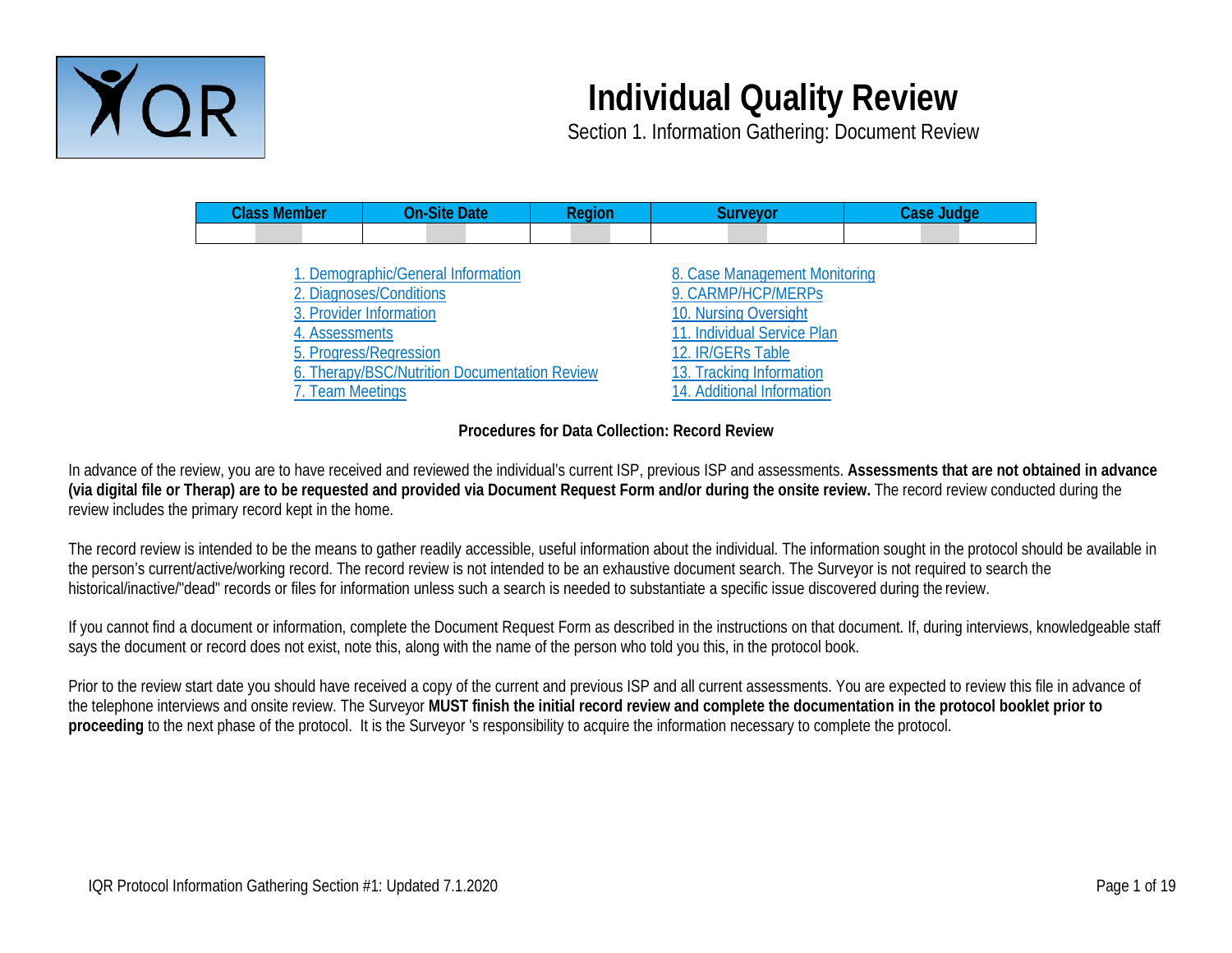<span id="page-1-2"></span>

|                                                                                                       |                                                                                                 |                                        | <u>YOU MUST PROVIDE AN ANSWER TO EVERY QUESTION. NO SPACE SHOULD BE LEFT BLANK</u>                                                                                                 |                    |                                                |                     |  |  |
|-------------------------------------------------------------------------------------------------------|-------------------------------------------------------------------------------------------------|----------------------------------------|------------------------------------------------------------------------------------------------------------------------------------------------------------------------------------|--------------------|------------------------------------------------|---------------------|--|--|
| 1. Social Security Number                                                                             | 2. Date of Birth                                                                                | 3. Current Age                         | 4. Gender                                                                                                                                                                          | 5. Current Address | 6. Telephone                                   | 7. Ethnicity        |  |  |
|                                                                                                       |                                                                                                 |                                        | Choose                                                                                                                                                                             |                    |                                                | Choose              |  |  |
|                                                                                                       |                                                                                                 |                                        |                                                                                                                                                                                    |                    |                                                | If Other, Specify:  |  |  |
|                                                                                                       |                                                                                                 |                                        |                                                                                                                                                                                    |                    |                                                |                     |  |  |
| 8. Preferred Language                                                                                 |                                                                                                 | 9. Method of Communication:            | 10. Legal Guardian?                                                                                                                                                                |                    | <b>Guardian Name &amp; Contact Information</b> |                     |  |  |
| Choose                                                                                                |                                                                                                 | (e.g., Verbal, signs, gestures, facial | Choose                                                                                                                                                                             |                    |                                                |                     |  |  |
| If other, specify:                                                                                    |                                                                                                 | expressions, etc.)                     |                                                                                                                                                                                    |                    |                                                |                     |  |  |
| 11. Guardianship Status                                                                               | $\Box$ Full (Plenary)                                                                           | $\Box$ Limited*                        | $\Box$ Competent                                                                                                                                                                   | □ Could Not        | $\Box$ None: This                              | $\Box$ Power of     |  |  |
| based on legal documents                                                                              |                                                                                                 | (Specify)                              |                                                                                                                                                                                    | <b>Determine</b>   | person does not                                | Attorney* - If yes, |  |  |
| found in record).                                                                                     |                                                                                                 |                                        |                                                                                                                                                                                    |                    | have a guardian but                            | date that POA went  |  |  |
|                                                                                                       |                                                                                                 |                                        |                                                                                                                                                                                    |                    | the team feels the                             | into effect:        |  |  |
|                                                                                                       |                                                                                                 |                                        |                                                                                                                                                                                    |                    | person needs a                                 |                     |  |  |
|                                                                                                       |                                                                                                 |                                        |                                                                                                                                                                                    |                    | quardian                                       |                     |  |  |
|                                                                                                       | 12. Acuity Level: (as identified in the eChat summary): Choose<br><b>View Nursing Oversight</b> |                                        |                                                                                                                                                                                    |                    |                                                |                     |  |  |
|                                                                                                       |                                                                                                 |                                        | *Note: Limited guardianship will state specifically what the guardian has authority to do, such as make financial and medical decisions. Full or Plenary quardianship              |                    |                                                |                     |  |  |
|                                                                                                       |                                                                                                 |                                        | papers may not specify what authority the guardian has, or may list many general things, such as all financial, medical, treatment, and placement decisions. If the                |                    |                                                |                     |  |  |
|                                                                                                       |                                                                                                 |                                        | document only states the guardian cannot make decisions for the person regarding marriage, children, and voting, that is NOT a limited guardianship; it is a Plenary               |                    |                                                |                     |  |  |
|                                                                                                       | Guardianship. Power of Attorney cannot be older than 6 months.                                  |                                        |                                                                                                                                                                                    |                    |                                                |                     |  |  |
|                                                                                                       |                                                                                                 |                                        |                                                                                                                                                                                    |                    |                                                |                     |  |  |
|                                                                                                       |                                                                                                 |                                        | 2. DIAGNOSES                                                                                                                                                                       |                    |                                                |                     |  |  |
|                                                                                                       |                                                                                                 |                                        | Guidance: Starting with the diagnosis identified in e-Chat, note the specific diagnosis, the document in which it was found, the date of the document and the author and their     |                    |                                                |                     |  |  |
|                                                                                                       |                                                                                                 |                                        | title. When the table is complete (after all documentation has been reviewed), look for discrepancies; compare with information provided during interviews and use knowledge       |                    |                                                |                     |  |  |
|                                                                                                       |                                                                                                 |                                        | gained to provide justifications, as appropriate for the Scoring questions. Indicate in the e-Chat column "yes" or "no" if the document does/does not appear in the e-Chat. If you |                    |                                                |                     |  |  |
|                                                                                                       |                                                                                                 |                                        | do not find it in e-Chat, list each document where that diagnosis or other condition is found. You do not have to be an expert on what is a diagnosis vs. what is a                |                    |                                                |                     |  |  |
|                                                                                                       |                                                                                                 |                                        | "condition". Indicate the discrepancies - the team can determine the significance and if it should be in e-Chat. You do not need to list multiple documents in which the same      |                    |                                                |                     |  |  |
|                                                                                                       |                                                                                                 |                                        | diagnosis was found. List diagnosis from the e-Chat, then add any additional diagnoses/conditions found in other documents and cite the document in which it was found. If there   |                    |                                                |                     |  |  |
| is a diagnosis identified in the e-Chat that is not listed in any other documents, list that as well. |                                                                                                 |                                        |                                                                                                                                                                                    |                    |                                                |                     |  |  |
| <b>DIAGNOSES/OTHER CONDITIONS TABLE</b>                                                               |                                                                                                 |                                        |                                                                                                                                                                                    |                    |                                                |                     |  |  |
| On eChat<br>(Y/N)                                                                                     | <b>Diagnoses/Other Conditions</b>                                                               |                                        | <b>Document</b>                                                                                                                                                                    | <b>Date</b>        |                                                | <b>Author/Title</b> |  |  |
|                                                                                                       |                                                                                                 |                                        |                                                                                                                                                                                    |                    |                                                |                     |  |  |
|                                                                                                       |                                                                                                 |                                        |                                                                                                                                                                                    |                    |                                                |                     |  |  |
|                                                                                                       |                                                                                                 |                                        |                                                                                                                                                                                    |                    |                                                |                     |  |  |

<span id="page-1-3"></span><span id="page-1-1"></span><span id="page-1-0"></span>**1. DEMOGRAPHIC/GENERAL INFORMATION**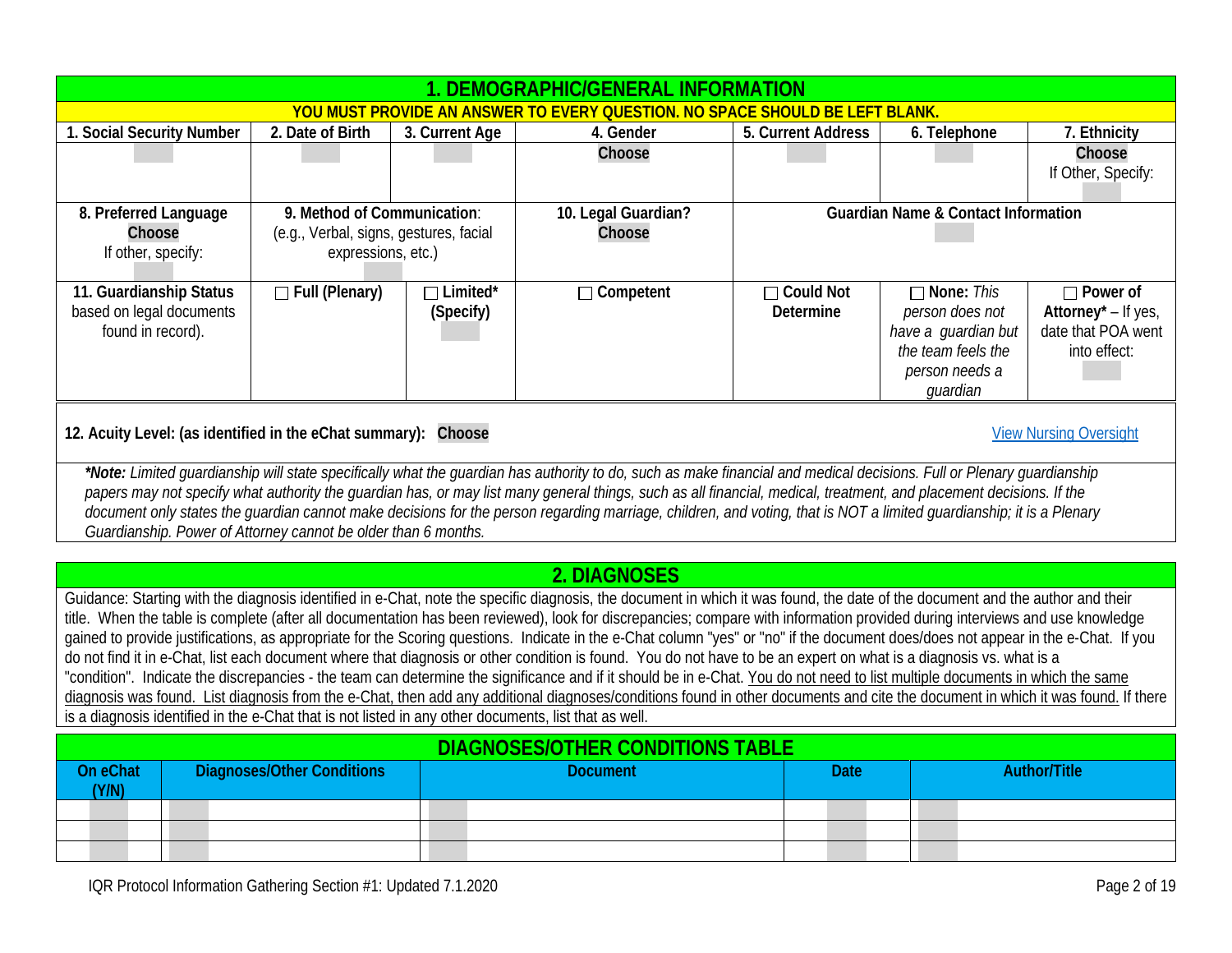|                   | <b>DIAGNOSES/OTHER CONDITIONS TABLE</b> |                 |      |                     |  |  |  |  |  |
|-------------------|-----------------------------------------|-----------------|------|---------------------|--|--|--|--|--|
| On eChat<br>(Y/N) | <b>Diagnoses/Other Conditions</b>       | <b>Document</b> | Date | <b>Author/Title</b> |  |  |  |  |  |
|                   |                                         |                 |      |                     |  |  |  |  |  |
|                   |                                         |                 |      |                     |  |  |  |  |  |
|                   |                                         |                 |      |                     |  |  |  |  |  |
|                   |                                         |                 |      |                     |  |  |  |  |  |
|                   |                                         |                 |      |                     |  |  |  |  |  |
|                   |                                         |                 |      |                     |  |  |  |  |  |
|                   |                                         |                 |      |                     |  |  |  |  |  |
|                   |                                         |                 |      |                     |  |  |  |  |  |
|                   |                                         |                 |      |                     |  |  |  |  |  |
|                   |                                         |                 |      |                     |  |  |  |  |  |
|                   |                                         |                 |      |                     |  |  |  |  |  |
|                   |                                         |                 |      |                     |  |  |  |  |  |
|                   |                                         |                 |      |                     |  |  |  |  |  |
|                   |                                         |                 |      |                     |  |  |  |  |  |
|                   |                                         |                 |      |                     |  |  |  |  |  |
|                   |                                         |                 |      |                     |  |  |  |  |  |
|                   |                                         |                 |      |                     |  |  |  |  |  |
|                   |                                         |                 |      |                     |  |  |  |  |  |
|                   |                                         |                 |      |                     |  |  |  |  |  |

<span id="page-2-0"></span>

|                             | <b>3. PROVIDER INFORMATION</b>                                                                                                                                                                                                                                                                                                                                                    |
|-----------------------------|-----------------------------------------------------------------------------------------------------------------------------------------------------------------------------------------------------------------------------------------------------------------------------------------------------------------------------------------------------------------------------------|
| 13. Case Management Agency  |                                                                                                                                                                                                                                                                                                                                                                                   |
| 14. Living Care Agency      |                                                                                                                                                                                                                                                                                                                                                                                   |
| 15. Living Care Arrangement | NOTE DDSD Definitions: If the person lives in their own home with non-paid family but receives personal care/respite services, record<br>that in the "Other Major Provider" information below New service titles for individuals who have converted to the new DD Waiver are<br>indicated in parenthesis.                                                                         |
|                             | $\Box$ Family Living: Services are provided to Participant in a family setting. (Actual family or surrogate foster-type family).                                                                                                                                                                                                                                                  |
|                             | □ Independent Living: (Customized In-Home Supports) More independent environment. Staff support is available when needed and<br>furnished on a planned, periodic schedule. Such intermittent support may occur in a home they share with other family members or non-<br>disabled friends or may occur in their own apartment/home where they live alone or with a peer roommate. |
|                             | □ Supported Living: Services are provided to an individual or in groups of 4 or less. Service is provided 24 hours with the exception of<br>time spent in education/employment setting.                                                                                                                                                                                           |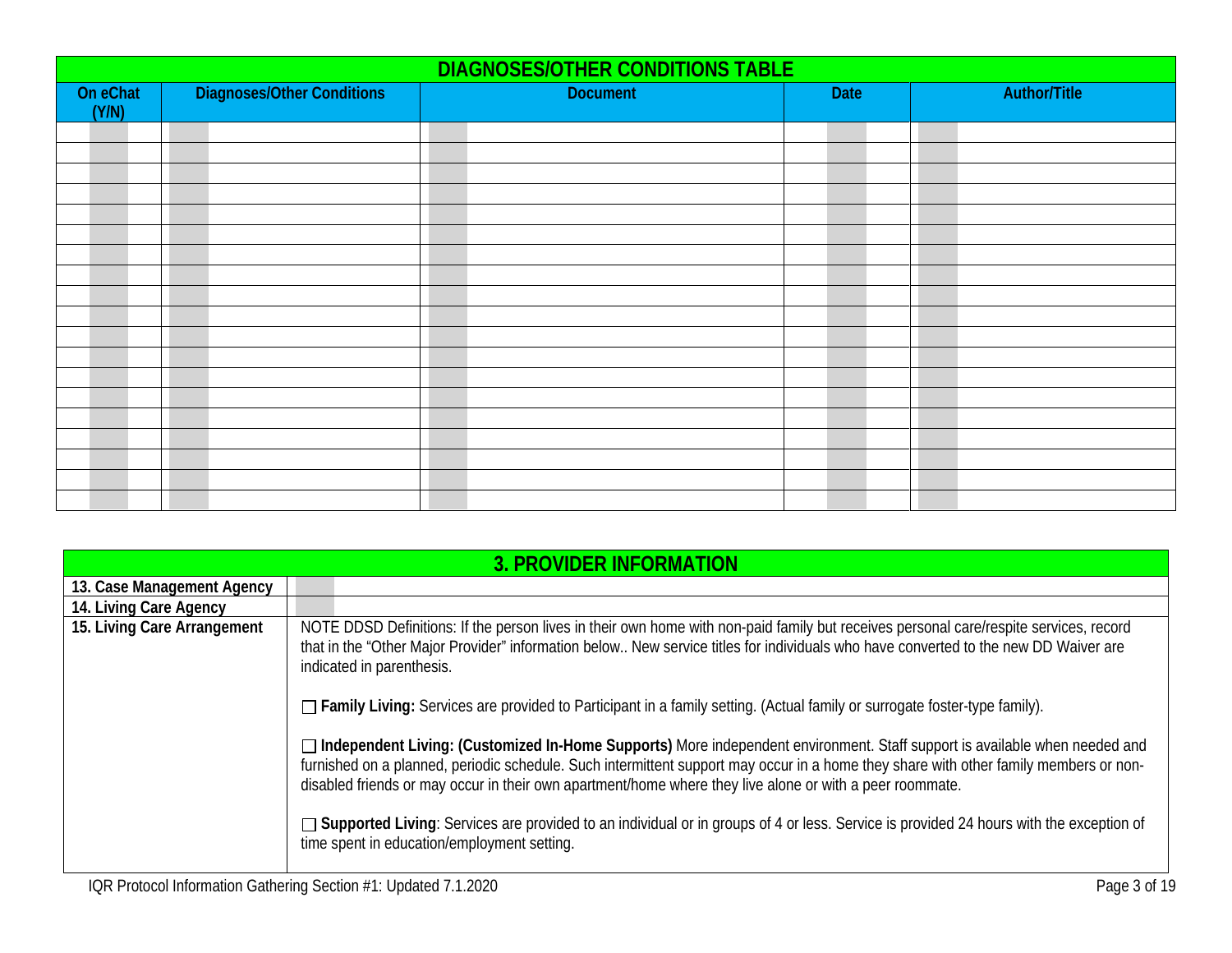|                                                                | <b>3. PROVIDER INFORMATION</b>                                                                                                                                                                                                                                                                                                                                                                                                                                                                                                                                                                                                                                                                     |
|----------------------------------------------------------------|----------------------------------------------------------------------------------------------------------------------------------------------------------------------------------------------------------------------------------------------------------------------------------------------------------------------------------------------------------------------------------------------------------------------------------------------------------------------------------------------------------------------------------------------------------------------------------------------------------------------------------------------------------------------------------------------------|
|                                                                | □ (Intensive Medical Living): Similar to Supported Living, but includes a daily nursing visit and expanded support for highly complex<br>medical needs. This service is based upon a higher reimbursement rate for the extra medical oversight, but does not indicate a certain<br>location. Individuals receiving Intensive Medical Living may have roommates that receive regular Supported Living. This rate is also<br>available short term in certain circumstances such as post-hospital stabilization.                                                                                                                                                                                      |
|                                                                | □ Other: If a class member is not in a service described above, please check 'other' and describe what type of service the class member<br>is receiving. If Other, please describe:                                                                                                                                                                                                                                                                                                                                                                                                                                                                                                                |
| 16. Number of Residences                                       | Note: This is the number of residences the person has been in the past year, including their current home.                                                                                                                                                                                                                                                                                                                                                                                                                                                                                                                                                                                         |
| 17. Day/Employment Agency                                      | Note: List all as needed                                                                                                                                                                                                                                                                                                                                                                                                                                                                                                                                                                                                                                                                           |
| 18. Type of Day/Employment<br>program (select all that apply): | □ Individual Customized Community Supports: Individual Customized Community Supports are age appropriate and provided on a<br>one- to-one (1:1) basis. Activities listed in the scope of work are delivered in a manner consistent with the individual's ISP and are provided<br>exclusively in the community.                                                                                                                                                                                                                                                                                                                                                                                     |
|                                                                | □ Small Group Customized Community Support: Small Group Customized Community Support is provided in groups of three (3) or<br>less. Activities listed in the scope of work are delivered in a manner consistent with the individual's ISP and are provided exclusively in the<br>community, not in an agency-operated building.                                                                                                                                                                                                                                                                                                                                                                    |
|                                                                | □ Group Customized Community Supports: Within the CCS Group model, there are two (2) categories of service: CCS Group<br>Category 1 and CCS- Group Category 2 Extensive Support. The two categories are based on intensity and nature of individual support<br>needs. Activities listed in the scope of work are delivered in a manner consistent with the individual's ISP and may be provided in an<br>agency-operated building.                                                                                                                                                                                                                                                                 |
|                                                                | □ Community Inclusion Aides: The Community Inclusion Aide provides one-to-one (1:1) personal care services in a community setting<br>for individuals who require assistance with Activities of Daily Living (ADLs) and other health supports as needed and is to be delivered in<br>the community exclusively. This service is provided in conjunction with other CCS services.                                                                                                                                                                                                                                                                                                                    |
|                                                                | □ Individual Intensive Behavioral Customized Community Supports: Individual Intensive Behavioral Customized Community<br>Supports are designed to meet the needs of individuals with extraordinary behavioral needs. Individuals in this group exhibit extraordinary<br>behavioral support needs such as aggressive behavior, property destruction, stealing, self-injury, pica, sexual inappropriateness, frequent<br>emotional outbursts, wandering, and/or substance abuse, that if left unsupported, expose the individual to risk of doing significant harm to<br>themselves or others. Services are provided on a one-to-one basis (1:1) only at times when this level of support is needed. |
|                                                                | □ Job Development: Job Development may include, but is not limited to, activities to assist an individual to plan for, explore and obtain<br>Community Integrated Employment.                                                                                                                                                                                                                                                                                                                                                                                                                                                                                                                      |
|                                                                | □ Job Maintenance: Job Maintenance is intended to be used as the long-term supports once funding through vocational rehabilitation or<br>the educational systems have been utilized. Job Maintenance is provided in a one-to-one ratio.                                                                                                                                                                                                                                                                                                                                                                                                                                                            |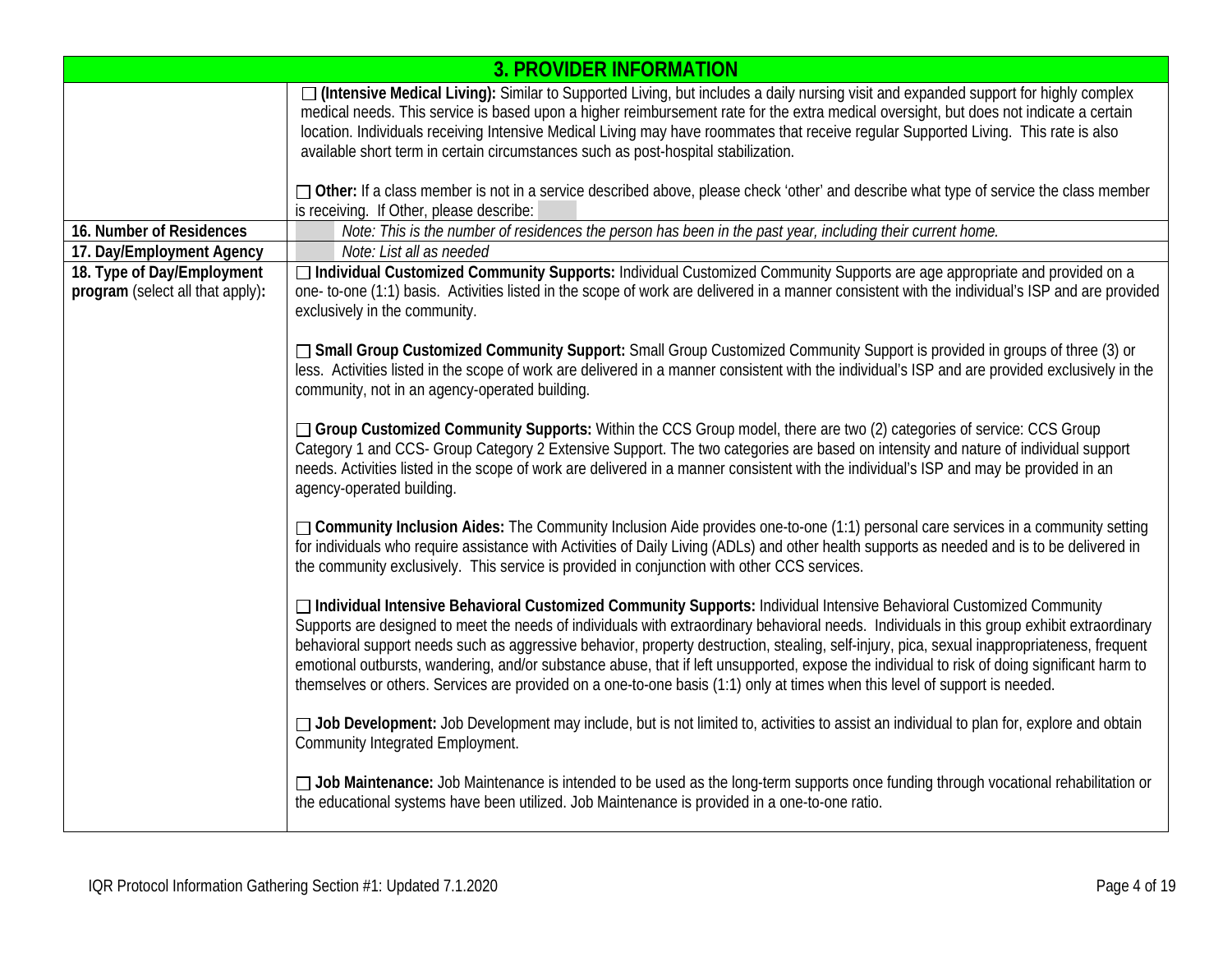|                                | <b>3. PROVIDER INFORMATION</b>                                                                                                                                                                                                                                                                                                                                                                                                                                                                |                         |  |  |  |  |  |
|--------------------------------|-----------------------------------------------------------------------------------------------------------------------------------------------------------------------------------------------------------------------------------------------------------------------------------------------------------------------------------------------------------------------------------------------------------------------------------------------------------------------------------------------|-------------------------|--|--|--|--|--|
|                                | □ Group Community Integrated Employment: In Group Community Integrated Employment as many as six (6) individuals work in an<br>integrated setting with staff supports on site. Regular and daily contact with non-disabled coworkers and/or the public occurs. Within the<br>CIE Group model, there are two (2) categories of service: CIE Group Category 1 and CIE- Group Category 2 Extensive Support. The two<br>categories are based on intensity and nature of individual support needs. |                         |  |  |  |  |  |
|                                | □ Group Community Integrated Employment – Intensive: In Group Community Integrated Employment – Intensive as many as four (4)<br>individuals work in an integrated setting with staff supports on site. Regular and daily contact with non-disabled coworkers and/or the public<br>occurs.                                                                                                                                                                                                    |                         |  |  |  |  |  |
|                                | □ Self-Employment: When an individual elects to start his/her own business, the Community Integrated Employment Provider supports<br>the individual by assisting with the development of a business plan, conducting a market analysis for the product or service and<br>establishing the infrastructure to support a successful business. Self-employment does not preclude employment in the other models.                                                                                  |                         |  |  |  |  |  |
|                                | □ Job Aide: The Job Aide provides one-to-one (1:1) personal care services in an individual integrated employment setting for individuals<br>who requires assistance with Activities of Daily Living (ADLs) during work hours in order to maintain successful employment as job<br>coaching is reduced. This service is provided in conjunction with other CIE services.                                                                                                                       |                         |  |  |  |  |  |
|                                | □ Intensive Community Integrated Employment (ICIE): ICIE is designed to provide services for individuals who are working in a<br>community integrated employment setting and require more than 40 hours of staff supports per month in order to maintain their<br>employment.<br>□ Other: If a class member is not in a service described above, please check 'other' and describe what type of service the class member<br>is receiving. If Other, please describe:                          |                         |  |  |  |  |  |
|                                |                                                                                                                                                                                                                                                                                                                                                                                                                                                                                               |                         |  |  |  |  |  |
| 19. Other Providers: (e.g.,    | Agency and Name of Provider                                                                                                                                                                                                                                                                                                                                                                                                                                                                   | <b>Service Provided</b> |  |  |  |  |  |
| Behavior Support, OT, PT, SLP, |                                                                                                                                                                                                                                                                                                                                                                                                                                                                                               |                         |  |  |  |  |  |
| Adult Nursing, etc.)           |                                                                                                                                                                                                                                                                                                                                                                                                                                                                                               |                         |  |  |  |  |  |
|                                |                                                                                                                                                                                                                                                                                                                                                                                                                                                                                               |                         |  |  |  |  |  |
|                                |                                                                                                                                                                                                                                                                                                                                                                                                                                                                                               |                         |  |  |  |  |  |

## **Before Proceeding Please Ensure That You Have Answered All of Questions 1-19**

#### **Documentation of Relevant Information**

The following pages are provided for the Surveyor to record information found in the file that is relevant to the Summary Questions to be answered at the end of the protocol. The Surveyor should be very familiar with the specific questions in the Summary Questions Section prior to reviewing the primary record/case management file. To assist the Surveyor in recording and finding information needed to complete the Summary Questions Section, the following pages have been formatted by subject area with a brief guide to the information to be recorded in each section.

This space is "working paper" for the Surveyor. Information recorded here will be used as evidence to support determinations made in the Summary Questions Section of the

IQR Protocol Information Gathering Section #1: Updated 7.1.2020 Page 5 of 19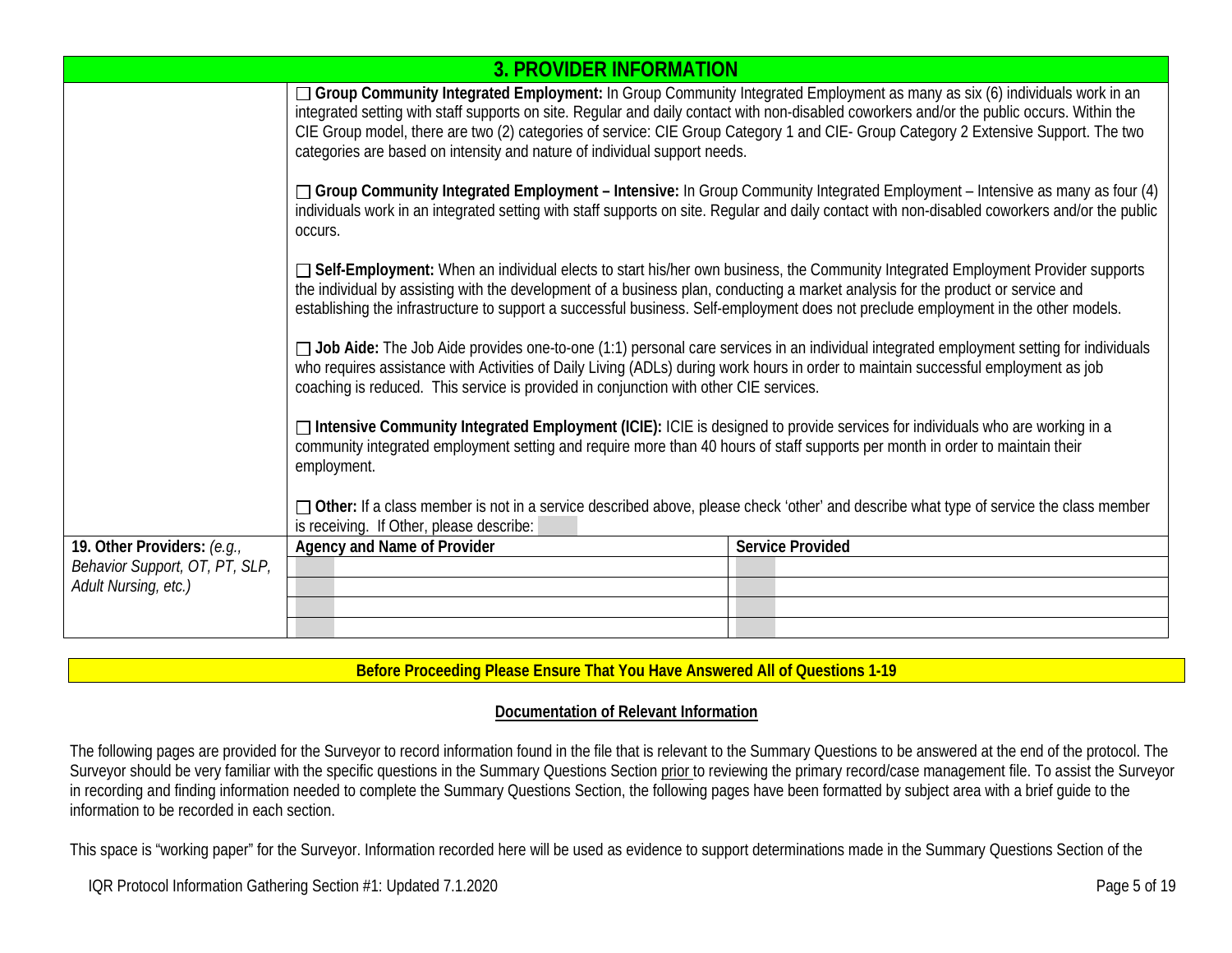protocol. Record the date and source of any information recorded on these pages. The Surveyor may summarize or paraphrase the information found in the record or may record the information verbatim.

## <span id="page-5-0"></span>**4. ASSESSMENTS**

Notes on Assessments: Copies of all current assessments should have been provided with the initial packet of information. If not, they must be requested and, if possible, obtained by the Surveyor. Use this space to record information about assessments indicated as needed but not found, efforts to obtain any missing assessments, and any pertinent information found in the case manager's notes about the assessments. Consider the following types of assessments: history and physical; dental; psychological; behavioral; psychiatric; physical therapy; occupational therapy; living care/residential; vision; hearing; speech language pathology; day/community; employment; Person Centered Assessment *(for persons in in the DDSD Pilot effective 11.1.19 see ISP*  Addendum D); other: i.e., neurological; self-administration of medications; nutritional; Emergency/Urgent Care visits; all Doctor's visits; Hospital Admissions; Out of Home Placements; and Hospice Assessments.

#### **Note assessments completed in the past year:**

These assessments are required annually: History & Physical Exam—required for everyone; e-CHAT—required for everyone; Medication Administration Assessment Tool (MAAT) and Aspiration Risk Screening Tool (ARM) are required annually for everyone, Comprehensive Individual Assessment (CIA)—required for everyone.

NOTE: Jackson class members may have a Mealtime Plan, but only if they are low risk for aspiration and they have special dietary/eating needs unrelated to aspiration risk, such as chopped soft for an individual with several missing teeth. If they have additional factor(s) - in addition to aspiration risk - everything should be incorporated into the CARMP and there should not be a separate MTP.

Assessment requirements should be identified in the ISP: Positive Behavior Supports Assessment; Occupational Therapy (OT) Assessment; Physical Therapy (PT) Assessment; Speech Therapy (SLP) Assessment; Vision Exam; Dental Exam; Neurological Exam; Psychiatric Exam; employment/Person Centered Assessment; Aspiration Screens; TEASC, SAFE clinic, and other clinic exams/assessments.

#### **Elements to look for in Annual Physicals**

- Medical History including comments regarding changes since the last exam;
- Review of Systems (Doctor reviews all body systems plus anything that the program will call to the Physician's attention)
- Review of Medication:
- Physical Exam of the person;
- Impressions/Plan: identification of what is needed which may include blood work/labs; additional specialty tests, medication change, etc.; and
- Signature and title of individual completing the Physical

### **Therapy/BSC/Nutrition Assessments should identify:**

- 1. The person's current developmental strengths, preferences, skills and abilities;
- 2. The person's learning style and support needs in order for the person to be successful;
- 3. The person's presenting problems, challenges and disabilities;
- 4. Projected outcomes/goals that the author will do or wants done next ;
- 5. If this is not the initial assessment, progress from baseline or one point in time to another should be noted.
- 6. Recommendations for remediation of identified challenges;
- 7. Recommendations for skill development and/or maintenance of abilities to prevent decline; and
- 8. Date and author's signature.

<span id="page-5-1"></span>

| <b>ASSESSMENTS TABLE</b><br><b>Link to Nursing Oversight</b> |                                  |                  |                               |                                        |                                               |                                                                         |  |
|--------------------------------------------------------------|----------------------------------|------------------|-------------------------------|----------------------------------------|-----------------------------------------------|-------------------------------------------------------------------------|--|
| Date of<br><b>Previous</b><br><b>Assessment</b>              | Date of<br>Current<br>Assessment | <b>Specialty</b> | Author, Title                 | Information/<br><b>Recommendations</b> | <b>Evidence that Recs were</b><br>followed up | Comments &<br><b>Justifications Regarding</b><br>Adequacy of Assessment |  |
| e.g. $8/16/16$                                               | e.g. 8/18/17                     | e.g. Podiatry    | e.g. Dr. Scholl's, Podiatrist | e.g. Obtain new lifts                  | e.g. Lifts obtained on 10/4/17                |                                                                         |  |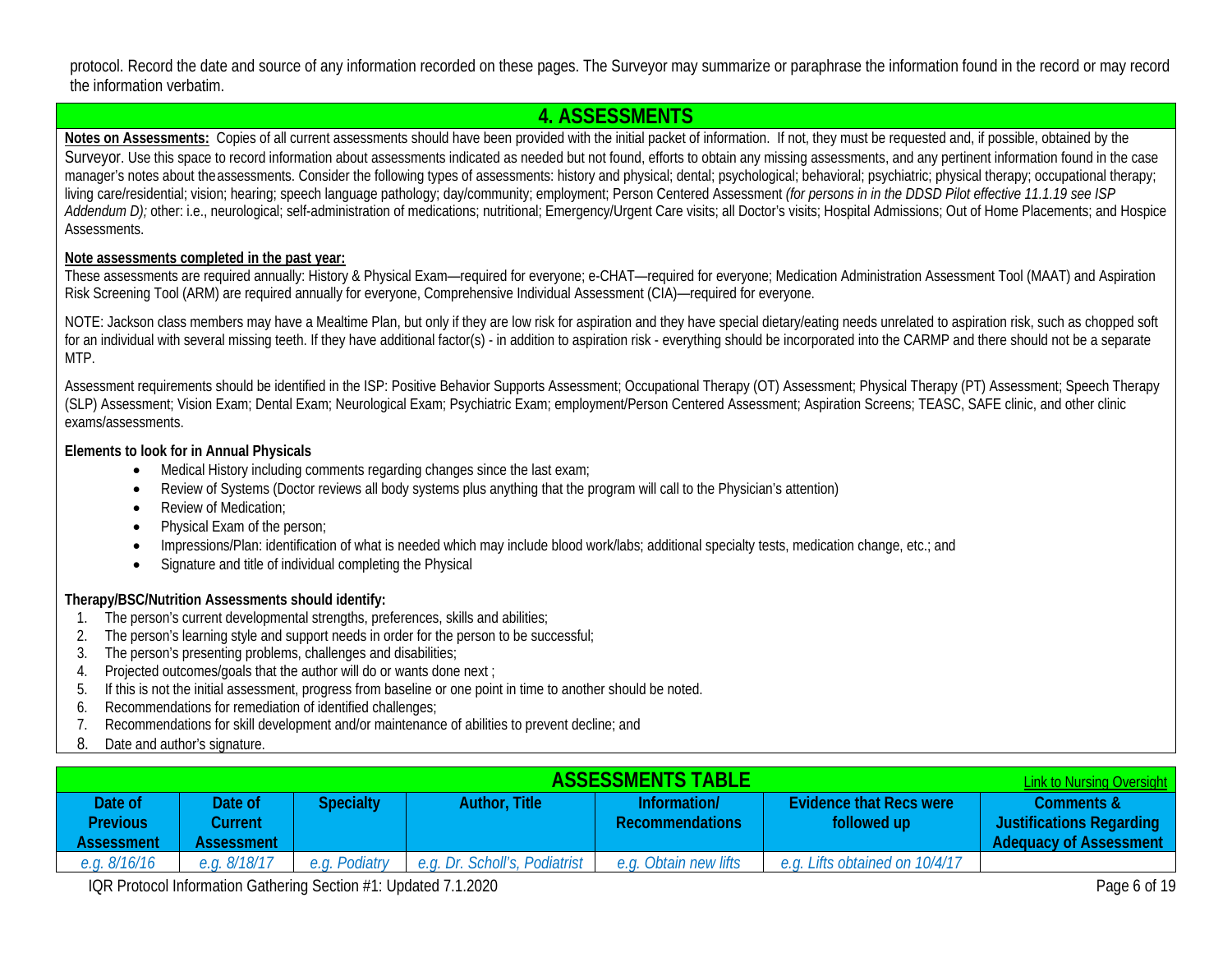| <b>ASSESSMENTS TABLE</b><br><b>Link to Nursing Oversight</b>                                                                                        |                                                                                                                                                                                                                                                                                         |                  |                                                                          |                                        |                                               |                                                                                           |  |
|-----------------------------------------------------------------------------------------------------------------------------------------------------|-----------------------------------------------------------------------------------------------------------------------------------------------------------------------------------------------------------------------------------------------------------------------------------------|------------------|--------------------------------------------------------------------------|----------------------------------------|-----------------------------------------------|-------------------------------------------------------------------------------------------|--|
| Date of<br><b>Previous</b><br><b>Assessment</b>                                                                                                     | Date of<br>Current<br><b>Assessment</b>                                                                                                                                                                                                                                                 | <b>Specialty</b> | <b>Author, Title</b>                                                     | Information/<br><b>Recommendations</b> | <b>Evidence that Recs were</b><br>followed up | <b>Comments &amp;</b><br><b>Justifications Regarding</b><br><b>Adequacy of Assessment</b> |  |
|                                                                                                                                                     |                                                                                                                                                                                                                                                                                         |                  |                                                                          |                                        |                                               |                                                                                           |  |
|                                                                                                                                                     |                                                                                                                                                                                                                                                                                         |                  |                                                                          |                                        |                                               |                                                                                           |  |
|                                                                                                                                                     |                                                                                                                                                                                                                                                                                         |                  |                                                                          |                                        |                                               |                                                                                           |  |
|                                                                                                                                                     |                                                                                                                                                                                                                                                                                         |                  |                                                                          |                                        |                                               |                                                                                           |  |
|                                                                                                                                                     |                                                                                                                                                                                                                                                                                         |                  |                                                                          |                                        |                                               |                                                                                           |  |
|                                                                                                                                                     |                                                                                                                                                                                                                                                                                         |                  |                                                                          |                                        |                                               |                                                                                           |  |
|                                                                                                                                                     |                                                                                                                                                                                                                                                                                         |                  |                                                                          |                                        |                                               |                                                                                           |  |
|                                                                                                                                                     |                                                                                                                                                                                                                                                                                         |                  |                                                                          |                                        |                                               |                                                                                           |  |
|                                                                                                                                                     |                                                                                                                                                                                                                                                                                         |                  |                                                                          |                                        |                                               |                                                                                           |  |
|                                                                                                                                                     |                                                                                                                                                                                                                                                                                         |                  |                                                                          |                                        |                                               |                                                                                           |  |
|                                                                                                                                                     |                                                                                                                                                                                                                                                                                         |                  |                                                                          |                                        |                                               |                                                                                           |  |
|                                                                                                                                                     |                                                                                                                                                                                                                                                                                         |                  |                                                                          |                                        |                                               |                                                                                           |  |
|                                                                                                                                                     |                                                                                                                                                                                                                                                                                         |                  |                                                                          |                                        |                                               |                                                                                           |  |
|                                                                                                                                                     |                                                                                                                                                                                                                                                                                         |                  |                                                                          |                                        |                                               |                                                                                           |  |
|                                                                                                                                                     |                                                                                                                                                                                                                                                                                         |                  |                                                                          |                                        |                                               |                                                                                           |  |
|                                                                                                                                                     |                                                                                                                                                                                                                                                                                         |                  |                                                                          |                                        |                                               |                                                                                           |  |
|                                                                                                                                                     |                                                                                                                                                                                                                                                                                         |                  |                                                                          |                                        |                                               |                                                                                           |  |
|                                                                                                                                                     |                                                                                                                                                                                                                                                                                         |                  |                                                                          |                                        |                                               |                                                                                           |  |
|                                                                                                                                                     | 20. Does this person currently take medications? Choose<br>Note: A list of current medications is to be recorded in Residential Services Provider Interview. Be sure that all current medications are listed prior to the on-site review so they<br>can be checked at the person's home |                  |                                                                          |                                        |                                               |                                                                                           |  |
|                                                                                                                                                     | A rating of " $0$ " = No Compliance                                                                                                                                                                                                                                                     |                  | For questions 21-23, the Surveyor is asked to rate each item as follows: |                                        |                                               |                                                                                           |  |
|                                                                                                                                                     | A rating of "1" = Needs Improvement; few of the indicators are met, many are inconsistently met                                                                                                                                                                                         |                  |                                                                          |                                        |                                               |                                                                                           |  |
| A rating of "2" = Many Indicators Met, but not all                                                                                                  |                                                                                                                                                                                                                                                                                         |                  |                                                                          |                                        |                                               |                                                                                           |  |
| A rating of "3" = Full Compliance<br>A rating of "NA" = Not Applicable, and represents an item that does not apply to the individual being reviewed |                                                                                                                                                                                                                                                                                         |                  |                                                                          |                                        |                                               |                                                                                           |  |
|                                                                                                                                                     | 21. If Participant is on a neuroleptic medication, is there evidence of involuntary movement screening (AIMS or similar) and follow-up?<br>Choose                                                                                                                                       |                  |                                                                          |                                        |                                               |                                                                                           |  |
| Notes/Justifications:                                                                                                                               |                                                                                                                                                                                                                                                                                         |                  |                                                                          |                                        |                                               |                                                                                           |  |
|                                                                                                                                                     | 22. If needed, is there evidence of ongoing tracking of seizures?<br>Choose                                                                                                                                                                                                             |                  |                                                                          |                                        |                                               |                                                                                           |  |
| Notes/Justifications:                                                                                                                               |                                                                                                                                                                                                                                                                                         |                  |                                                                          |                                        |                                               |                                                                                           |  |
|                                                                                                                                                     | 23. If needed, is there evidence of required blood work?                                                                                                                                                                                                                                |                  |                                                                          |                                        |                                               | Choose                                                                                    |  |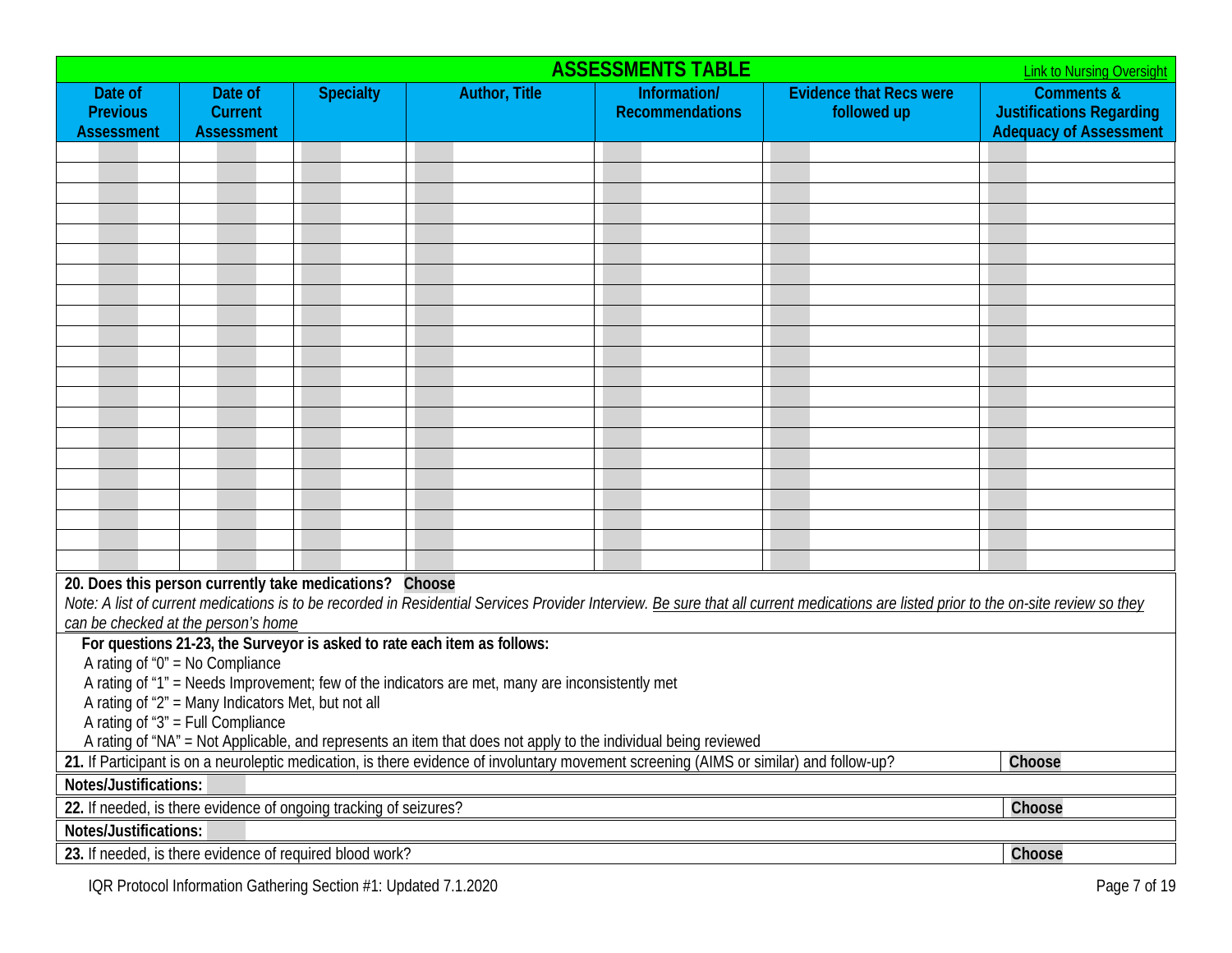# <span id="page-7-0"></span>**5. PROGRESS/REGRESSION**

**Notes on Progress/Regression Information.** Record information related to the person's progress/growth. This may include information (Supported Living reports Community Access reports, etc.) generated by service providers and/or ancillary providers that were found in the person's record. Use this space to make notes about the type (e.g., data only, data and written summaries) of information found specific to outcomes on the ISP. Include information about growth/progress that may not be specific to outcomes in the ISP. If you find problems such that you will score either a "0", "1" or "2", note those details.

**ALSO:** List provider reports for the past year which may include but not be limited to: Residential semi-annual progress reports; Day/Employment semi-annual progress reports; BSC semi-annual reports; OT semi-annual reports; PT semi-annual reports; SLP semi-annual reports; Nutritional reports; Psychiatric visit reports/notes. NOTE: Nursing reports/assessments information should be in table #10.

In the 5<sup>th</sup> column, provide information to answer the question: Does the progress report provide evidence that measurable progress has been achieved, or if the objective is to prevent decline, has functional status been maintained since the previous report? List specific measurable progress or regression, plans to address the need to maintain functional skills, regression, and Outcomes achieved Use exact quotes from reports when possible.

In the last column, consider if there is there documentation of action to address lack of progress or attainment of objectives (e.g. revision of plans or objectives, establishing new objectives, etc.) Compare therapy progress reports to daily notes and data provided for the review. Is the person's progress/performance reflected in therapy reports consistent with the person's performance as indicated in the daily notes and data? Does Data Verify Information in Progress Report? You can also note Comments & Justifications here.

|         | <b>PROGRESS/REGRESSION TABLE</b> |                                                 |              |                            |                            |                                |  |  |  |  |
|---------|----------------------------------|-------------------------------------------------|--------------|----------------------------|----------------------------|--------------------------------|--|--|--|--|
| Date of | Date Report                      | <b>Title of Report</b><br>(e.g. PT Semi-Annual) | Author,      | <b>Related to what ISP</b> | <b>Progress/Regression</b> | <b>Documentation/Data</b>      |  |  |  |  |
| Report  | <b>Due</b>                       |                                                 | <b>Title</b> | (date) and Outcome (list)  |                            | <b>Verification in Report?</b> |  |  |  |  |
|         |                                  |                                                 |              |                            |                            |                                |  |  |  |  |
|         |                                  |                                                 |              |                            |                            |                                |  |  |  |  |
|         |                                  |                                                 |              |                            |                            |                                |  |  |  |  |
|         |                                  |                                                 |              |                            |                            |                                |  |  |  |  |
|         |                                  |                                                 |              |                            |                            |                                |  |  |  |  |
|         |                                  |                                                 |              |                            |                            |                                |  |  |  |  |
|         |                                  |                                                 |              |                            |                            |                                |  |  |  |  |
|         |                                  |                                                 |              |                            |                            |                                |  |  |  |  |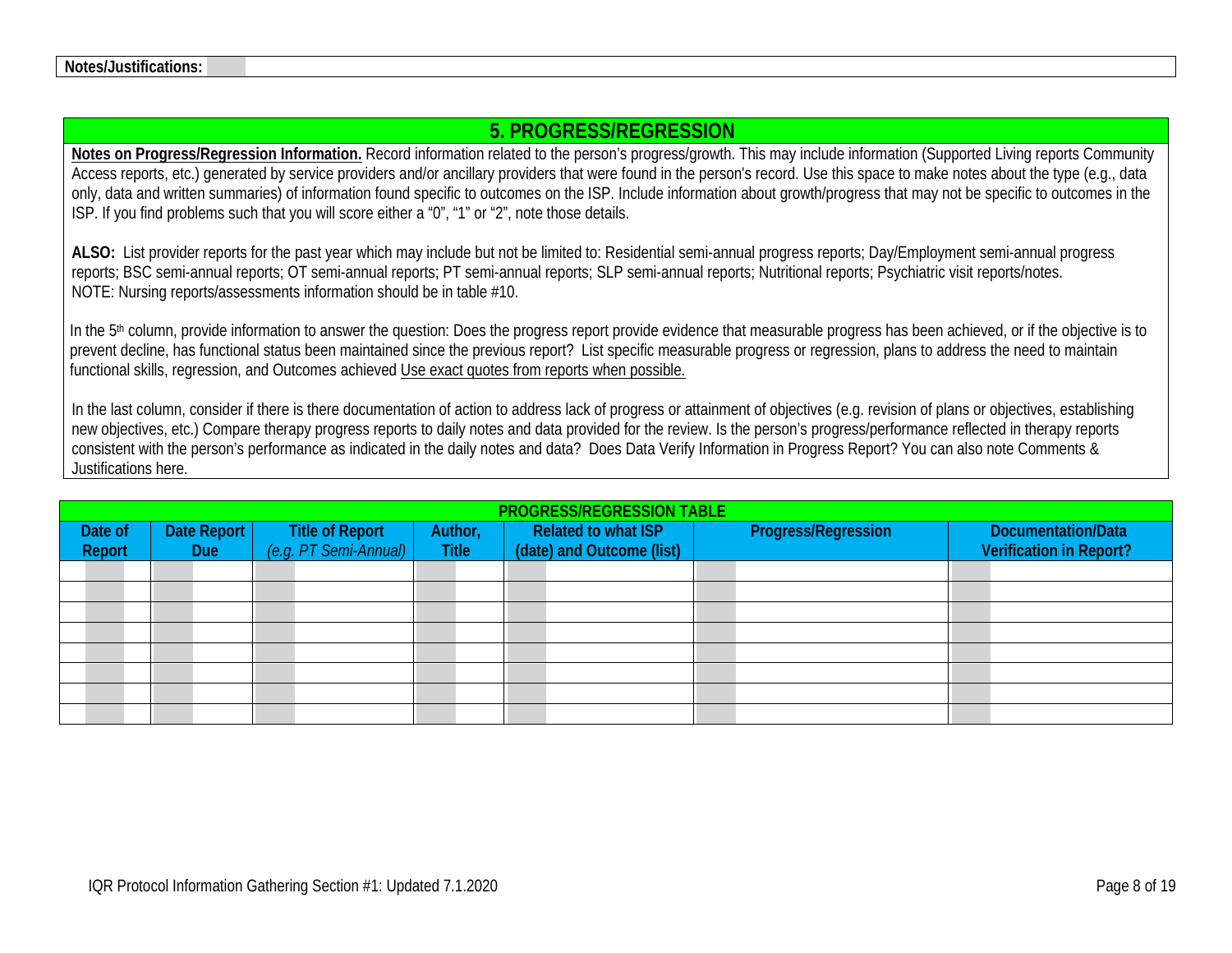| <b>6. THERAPY/BSC/NUTRITION WDSI REVIEW</b> |                                                                                                                   |                   |  |                  |                  |                   |  |                        |                                |
|---------------------------------------------|-------------------------------------------------------------------------------------------------------------------|-------------------|--|------------------|------------------|-------------------|--|------------------------|--------------------------------|
|                                             | Guidance: Prior to the interview, surveyors must read the complete file. The following table should be completed. |                   |  |                  |                  |                   |  |                        |                                |
| All Documents are to                        | Date of the                                                                                                       | <b>WDSIs due?</b> |  | Are the WDSI/    |                  | Are WDSIs written |  |                        | <b>Comments/Justifications</b> |
| be reviewed in                              | <b>WDSIS?</b>                                                                                                     |                   |  | plans related to |                  |                   |  | clearly so that anyone |                                |
| advance of                                  |                                                                                                                   |                   |  |                  | the current ISP? |                   |  | can implement them?    |                                |
| Interviews.                                 |                                                                                                                   |                   |  |                  |                  |                   |  |                        |                                |
| <b>IPT</b>                                  |                                                                                                                   |                   |  |                  |                  |                   |  |                        |                                |
| <b>OT</b>                                   |                                                                                                                   |                   |  |                  |                  |                   |  |                        |                                |
| <b>SLP</b>                                  |                                                                                                                   |                   |  |                  |                  |                   |  |                        |                                |
| <b>BSC</b>                                  |                                                                                                                   |                   |  |                  |                  |                   |  |                        |                                |
| Nutrition                                   |                                                                                                                   |                   |  |                  |                  |                   |  |                        |                                |

## <span id="page-8-1"></span><span id="page-8-0"></span>**7. TEAM MEETINGS**

**Notes on Team Process.** Record information found on the frequency of IDT meetings; topics discussed during any IDT meetings; any communication among the IDT members outside of formal meetings including the "topic" of any communication; information about unusual incidents and any IDT follow-up; or any information pertinent to how the team is functioning for this Participant.

Note: The IDT shall consist of: person served, case manager, guardian (if applicable), direct service staff from each provider agency and ancillary service providers (if applicable) such as therapists, nurses, vocational specialists, behavioral support consultant, etc. The team may also include a friend advocate, physician, psychiatrist, psychologist, family member and/or legal representative. Participation of ancillary service providers does not require the provider's physical presence at the IDT meeting. Their participation can be accomplished through the submission of assessments/progress reports, through conference call, or through meeting with another team member prior to the meeting to discuss issues/concerns/recommendations. This is also true for nurses in cases where urgent health needs of another individual prohibited their attending in person.

*List all IDT meetings held in the past year, including Annual ISP meetings and all interim IDT meetings held to review and/or revise the ISP.* If other relevant meetings have been held such as special meetings based on changes in personal circumstances (e.g., health, IR's, out of home placement, death in the family) you should note them here as well.

| <b>TEAM MEETINGS TABLE</b> |                                    |                                   |                                                                                        |  |  |  |  |  |
|----------------------------|------------------------------------|-----------------------------------|----------------------------------------------------------------------------------------|--|--|--|--|--|
| Date of<br><b>Meeting</b>  | <b>Type of Meeting or Incident</b> | Follow up Required or Agreed Upon | <b>Evidence &amp; Justifications that Follow Up was</b><br>done or not? Cite source(s) |  |  |  |  |  |
|                            |                                    |                                   |                                                                                        |  |  |  |  |  |
|                            |                                    |                                   |                                                                                        |  |  |  |  |  |
|                            |                                    |                                   |                                                                                        |  |  |  |  |  |
|                            |                                    |                                   |                                                                                        |  |  |  |  |  |
|                            |                                    |                                   |                                                                                        |  |  |  |  |  |
|                            |                                    |                                   |                                                                                        |  |  |  |  |  |
|                            |                                    |                                   |                                                                                        |  |  |  |  |  |
|                            |                                    |                                   |                                                                                        |  |  |  |  |  |
|                            |                                    |                                   |                                                                                        |  |  |  |  |  |
|                            |                                    |                                   |                                                                                        |  |  |  |  |  |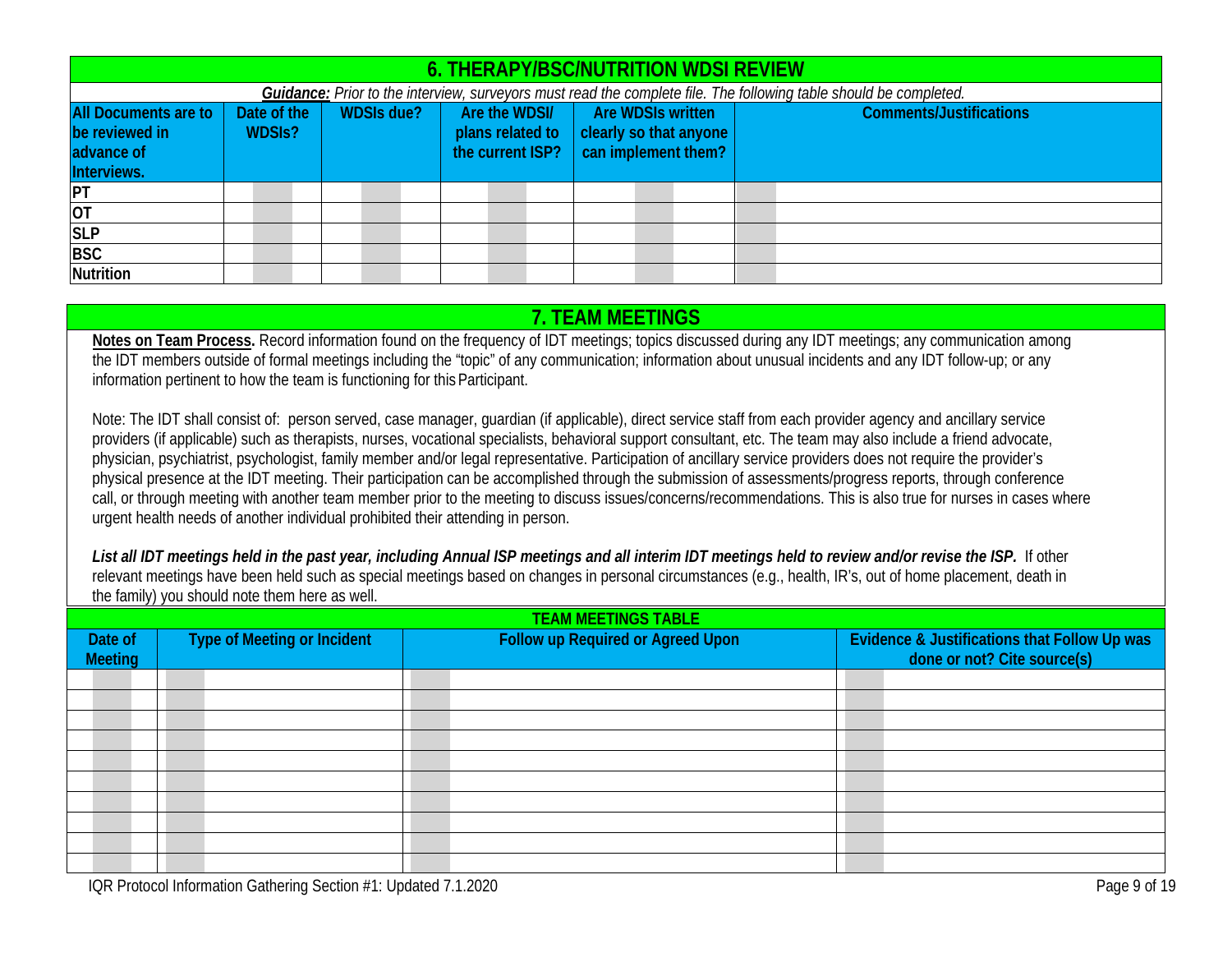|                           | <b>TEAM MEETINGS TABLE</b>  |  |                                   |  |                                                                                        |  |  |  |  |  |
|---------------------------|-----------------------------|--|-----------------------------------|--|----------------------------------------------------------------------------------------|--|--|--|--|--|
| Date of<br><b>Meeting</b> | Type of Meeting or Incident |  | Follow up Required or Agreed Upon |  | <b>Evidence &amp; Justifications that Follow Up was</b><br>done or not? Cite source(s) |  |  |  |  |  |
|                           |                             |  |                                   |  |                                                                                        |  |  |  |  |  |
|                           |                             |  |                                   |  |                                                                                        |  |  |  |  |  |
|                           |                             |  |                                   |  |                                                                                        |  |  |  |  |  |
|                           |                             |  |                                   |  |                                                                                        |  |  |  |  |  |
|                           |                             |  |                                   |  |                                                                                        |  |  |  |  |  |

# <span id="page-9-0"></span>**8. CASE MANAGEMENT MONITORING**

**Notes on Monitoring and Coordination of Services by Case Manager.** Record information on case manager contact with the person; the frequency and outcome of case manager visits and telephone calls to the person's home and day program/work site; case manager contacts with ancillary providers; information about the outcomes and/or recommendations of physician/dental visits; case manager efforts to locate and secure needed services.

Note: Case Managers are to see class members at least 2 times per month. Note contact with other team members. Look for patterns… when the Case Manager visits is the person always in bed? Is there progress on Outcomes/Action Plans? Does the Case Manager always visit at the same time and same place (their visits are to be at different times and in multiple places)? IDT meetings do count as a face-to-face meeting for that month. IDT meetings can only be replaced as a "face-to-face visit" one time per quarter.

If you find problems, e.g., inadequate number of contacts, inadequate follow up, inadequate attention to issues when visiting, etc.; please note those details. **ALSO:** Note home visits and site visits as well as contacts with providers, the individual, the guardian, and others such as the individual's healthcare providers, follow-ups for appointments and exams, etc. within the past year. Note: If you see exemplary intervention please note in Individual Summary and Good News Section of the Findings and Recommendations.

## **CASE MANAGEMENT MONITORING TABLE**

| <b>Contact Date &amp;</b><br><b>Time of Day</b> | <b>Relevant Content/Issue</b><br>Comments/Things to follow up on<br><b>Type</b><br>(e-mail, site visit, etc.)<br>& Justifications |  |  |  |  | <b>Source Documents</b><br>(Evidence verifying your findings) |
|-------------------------------------------------|-----------------------------------------------------------------------------------------------------------------------------------|--|--|--|--|---------------------------------------------------------------|
|                                                 |                                                                                                                                   |  |  |  |  |                                                               |
|                                                 |                                                                                                                                   |  |  |  |  |                                                               |
|                                                 |                                                                                                                                   |  |  |  |  |                                                               |
|                                                 |                                                                                                                                   |  |  |  |  |                                                               |
|                                                 |                                                                                                                                   |  |  |  |  |                                                               |
|                                                 |                                                                                                                                   |  |  |  |  |                                                               |
|                                                 |                                                                                                                                   |  |  |  |  |                                                               |
|                                                 |                                                                                                                                   |  |  |  |  |                                                               |
|                                                 |                                                                                                                                   |  |  |  |  |                                                               |
|                                                 |                                                                                                                                   |  |  |  |  |                                                               |
|                                                 |                                                                                                                                   |  |  |  |  |                                                               |
|                                                 |                                                                                                                                   |  |  |  |  |                                                               |
|                                                 |                                                                                                                                   |  |  |  |  |                                                               |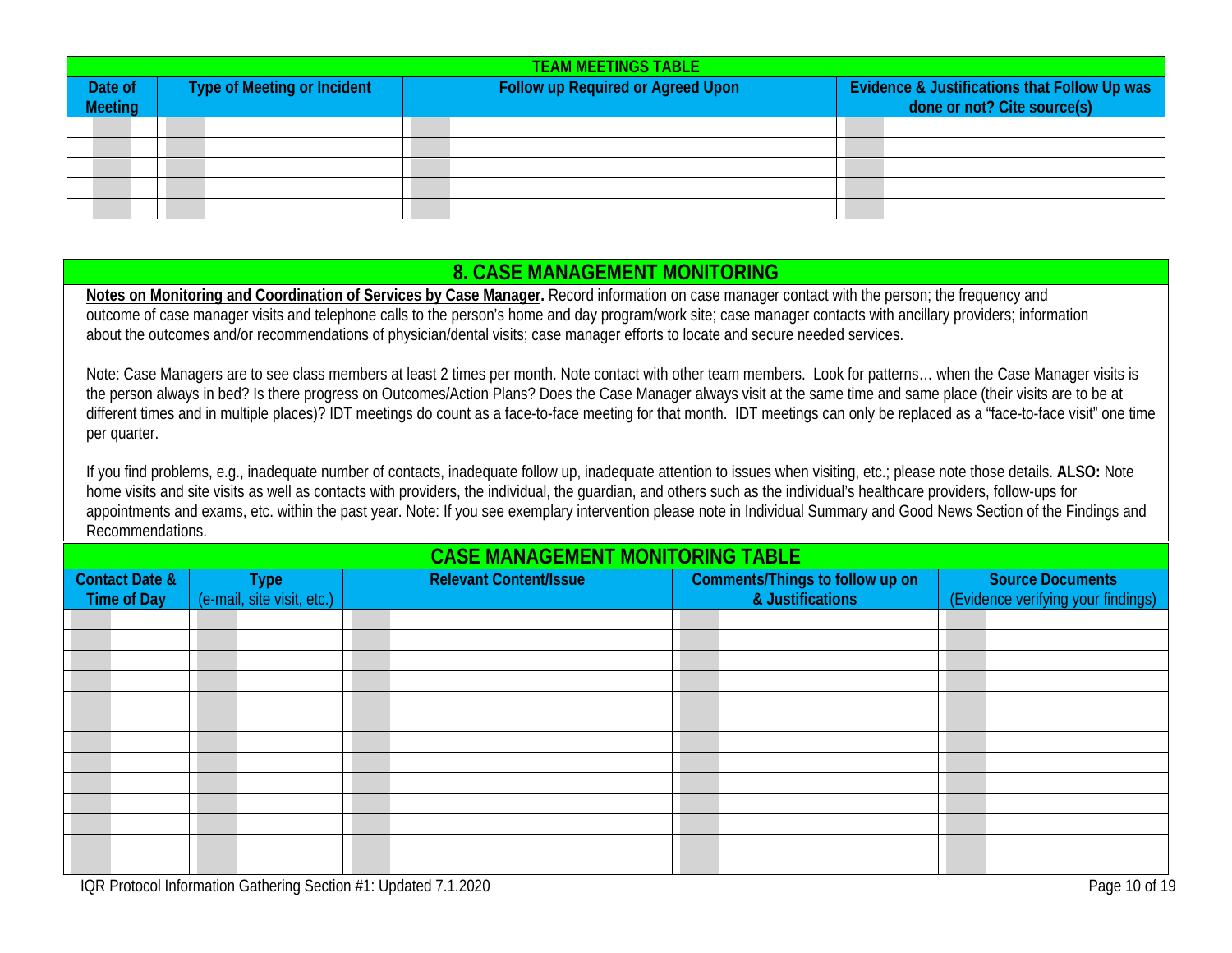|                                      | <b>CASE MANAGEMENT MONITORING TABLE</b> |                               |                                                     |                                                               |  |  |  |  |  |  |
|--------------------------------------|-----------------------------------------|-------------------------------|-----------------------------------------------------|---------------------------------------------------------------|--|--|--|--|--|--|
| Contact Date &<br><b>Time of Day</b> | Type<br>(e-mail, site visit, etc.)      | <b>Relevant Content/Issue</b> | Comments/Things to follow up on<br>& Justifications | <b>Source Documents</b><br>(Evidence verifying your findings) |  |  |  |  |  |  |
|                                      |                                         |                               |                                                     |                                                               |  |  |  |  |  |  |
|                                      |                                         |                               |                                                     |                                                               |  |  |  |  |  |  |
|                                      |                                         |                               |                                                     |                                                               |  |  |  |  |  |  |
|                                      |                                         |                               |                                                     |                                                               |  |  |  |  |  |  |
|                                      |                                         |                               |                                                     |                                                               |  |  |  |  |  |  |
|                                      |                                         |                               |                                                     |                                                               |  |  |  |  |  |  |

## <span id="page-10-0"></span>**9. CARMP, HEALTH CARE PLANS AND MEDICAL EMERGENCY RESPONSE PLANS**

**Guidance:** 

- #1. Review the person's HCPs and MERPs found in the file and list in Column "A" below;
- #2. Review the person's e-Chat summary and indicate in Column "B" if the HCPs and MERPs listed in column "A" are R = Required or C = Consider;
- #3. If there is an HCP or MERP in the e-Chat summary that is "R"/Required but not provided be sure you list that one in Column A and the "R" in Column B.
- #4. In Column C, Indicate with a "yes" if this person has this document or a "no" if that document was not provided. (If not provided but required, be sure you ask for it on your Document Request Form).
- #5. Read each Plan in detail so you know what the contents require.
- #6. In Column D, put a "yes" indicating that you have read the related document and understand the contents requirements.
- #7. In Column E, record any comments/justifications you may have regarding the document, especially if follow up is required.

Under "Comments & Justifications" indicate whether or not the instructions are clear, individualized and whether or not they contradict any other assessments or plan, such as the CARMP. Plans should be reviewed quarterly and each time there is a change in status.

Note: Review this person's CARMP and list it in Column A along with the date. Add any issues noted in the "E. Comments & Justifications" column.

| <b>CARMP, HCP AND MERP TABLE</b>          |  |                                |  |  |  |                                                                                                                                                |  |                              |  |
|-------------------------------------------|--|--------------------------------|--|--|--|------------------------------------------------------------------------------------------------------------------------------------------------|--|------------------------------|--|
| A. These Documents are Required/Provided. |  | $R = Required$<br>C=Considered |  |  |  | B. Indicate if it is $ C $ . Is the document D. Have you (Surveyor)<br>Available? (Yes/No) comprehensively reviewed<br>this document? (Yes/No) |  | E. Comments & Justifications |  |
|                                           |  |                                |  |  |  |                                                                                                                                                |  |                              |  |
|                                           |  |                                |  |  |  |                                                                                                                                                |  |                              |  |
|                                           |  |                                |  |  |  |                                                                                                                                                |  |                              |  |
|                                           |  |                                |  |  |  |                                                                                                                                                |  |                              |  |
|                                           |  |                                |  |  |  |                                                                                                                                                |  |                              |  |
|                                           |  |                                |  |  |  |                                                                                                                                                |  |                              |  |
|                                           |  |                                |  |  |  |                                                                                                                                                |  |                              |  |
|                                           |  |                                |  |  |  |                                                                                                                                                |  |                              |  |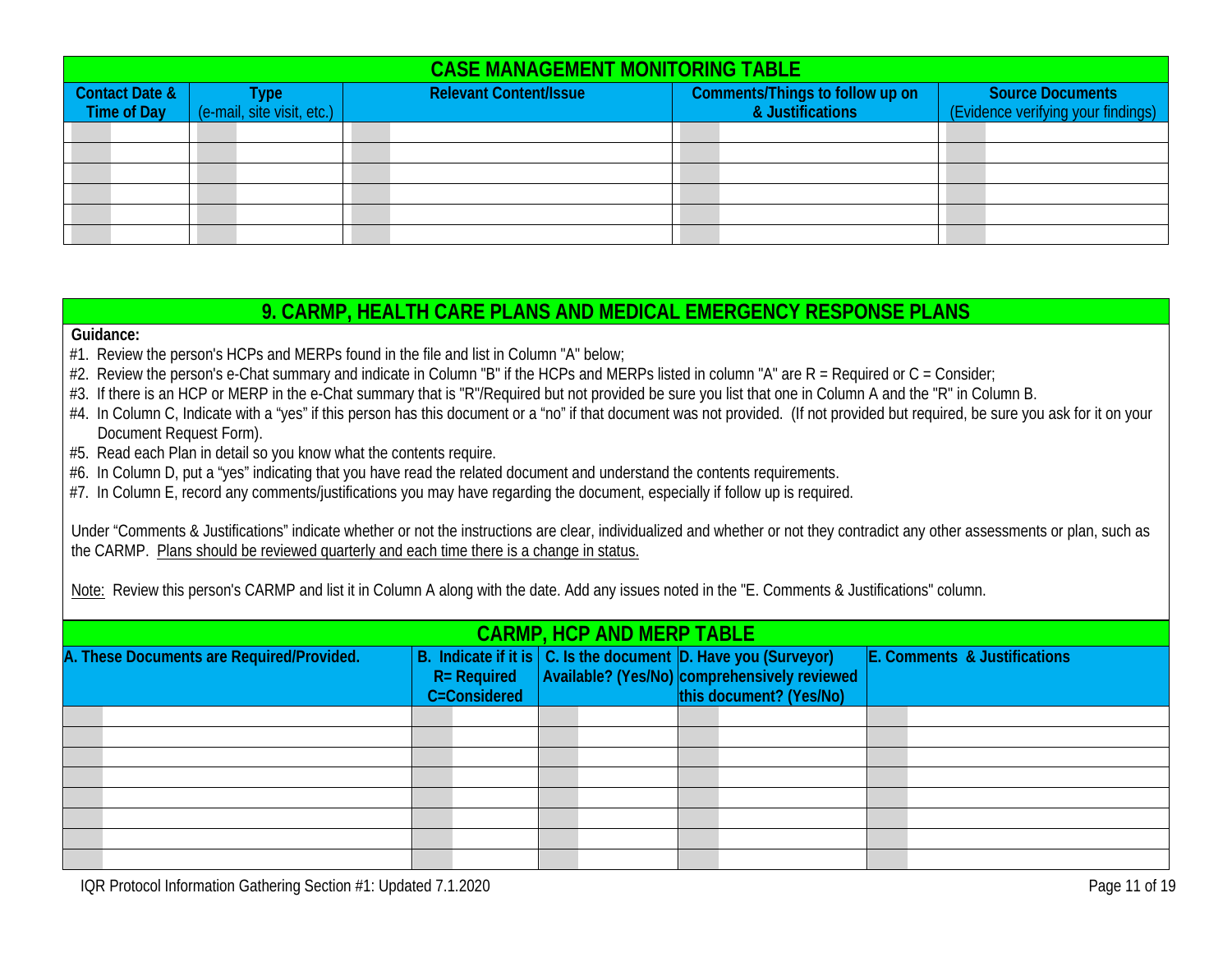| <b>CARMP, HCP AND MERP TABLE</b>          |                                |  |  |                                                                                                                                           |  |  |  |  |                              |
|-------------------------------------------|--------------------------------|--|--|-------------------------------------------------------------------------------------------------------------------------------------------|--|--|--|--|------------------------------|
| A. These Documents are Required/Provided. | $R = Required$<br>C=Considered |  |  | B. Indicate if it is C. Is the document D. Have you (Surveyor)<br>Available? (Yes/No) comprehensively reviewed<br>this document? (Yes/No) |  |  |  |  | E. Comments & Justifications |
|                                           |                                |  |  |                                                                                                                                           |  |  |  |  |                              |
|                                           |                                |  |  |                                                                                                                                           |  |  |  |  |                              |
|                                           |                                |  |  |                                                                                                                                           |  |  |  |  |                              |
|                                           |                                |  |  |                                                                                                                                           |  |  |  |  |                              |
|                                           |                                |  |  |                                                                                                                                           |  |  |  |  |                              |
|                                           |                                |  |  |                                                                                                                                           |  |  |  |  |                              |

# <span id="page-11-0"></span>**10. NURSING OVERSIGHT**

[Question #12](#page-1-2) provides you with the acuity level of this person as identified in the eChat. The Aspiration Risk Screening Tool (ARST) provides you with the level of risk this person is with respect to aspiration. The minimum frequency of nursing oversight is based on acuity level and level of aspiration risk as required by DDSD as follows:

| This person's acuity level is: Choose Note: This should pre-populate from #12; if it does not, try a print preview. |          |                  |                |                |  |  |  |
|---------------------------------------------------------------------------------------------------------------------|----------|------------------|----------------|----------------|--|--|--|
|                                                                                                                     |          | eCHAT Acuity     |                |                |  |  |  |
| <b>Aspiration Risk</b>                                                                                              |          | $-0W$            | Moderate       | High           |  |  |  |
| (as noted on                                                                                                        | LOW      | Semi-annual      | Quarterly      | <b>Monthly</b> |  |  |  |
| the <b>ARST</b> )                                                                                                   | Moderate | <b>Quarterly</b> | Quarterly      | Monthly        |  |  |  |
| Choose                                                                                                              | High     | <b>Monthly</b>   | <b>Monthly</b> | <b>Monthly</b> |  |  |  |

The number of nurse visits may be affected by hospitalizations and Out of Home Placements. If the person you are reviewing has experienced an Out of Home Placement, you will have received this information but also ask to be sure. If a person is in an Out of Home Placement for over a month, a nursing visit is not required.

*Guidance: read each nursing note/assessment/quarterly/report. Enter the date, a brief description and any comments you wish to make.*

Annual and Semi-Annual Nursing reports should include:

- Changes since last report;
- Discussion of current status/health issues:
- Progress/efficacy of current Care Plan and Goals
- Plan: What next, e.g., goals or changes that may be needed;
- Signature and title of person completing the report.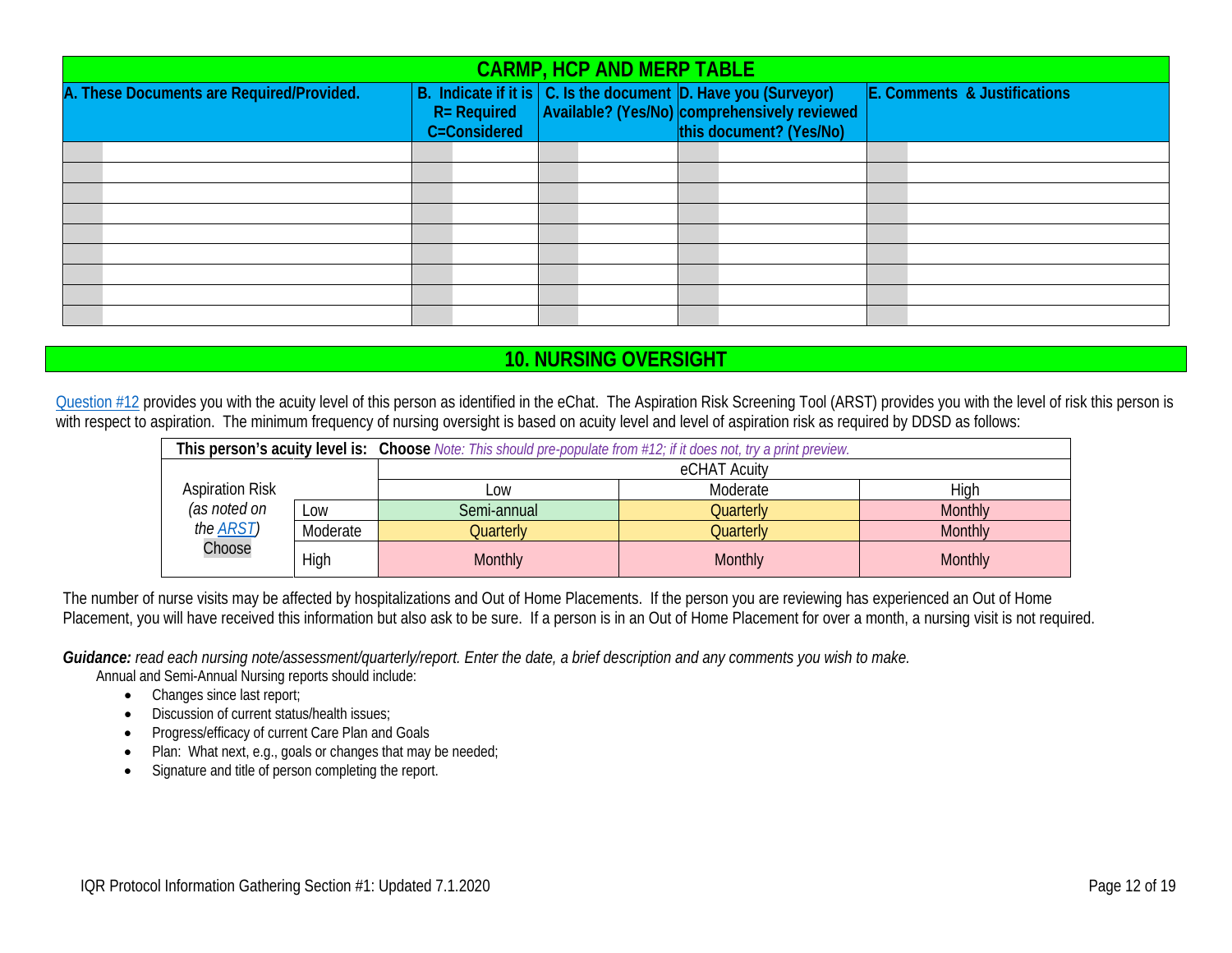|                                  | NURSING ASSESSMENTS/REPORT/VISIT TABLE |                                                 |                                 |                                                     |  |  |  |  |  |  |
|----------------------------------|----------------------------------------|-------------------------------------------------|---------------------------------|-----------------------------------------------------|--|--|--|--|--|--|
| <b>Date of Visit</b>             | Date of Report/<br><b>Assessment</b>   | Type of Visit/ Report<br>(e.g., Day Semi-Annual | <b>Relevant Details of Note</b> | Comments/Things to follow up on<br>& Justifications |  |  |  |  |  |  |
| (the date the<br>nurse was there |                                        | Assessment, Res Visit,                          | (From the Report/Consult)       |                                                     |  |  |  |  |  |  |
| in person)                       |                                        | Post-Hosp Follow up, etc.)                      |                                 |                                                     |  |  |  |  |  |  |
|                                  |                                        |                                                 |                                 |                                                     |  |  |  |  |  |  |
|                                  |                                        |                                                 |                                 |                                                     |  |  |  |  |  |  |
|                                  |                                        |                                                 |                                 |                                                     |  |  |  |  |  |  |
|                                  |                                        |                                                 |                                 |                                                     |  |  |  |  |  |  |
|                                  |                                        |                                                 |                                 |                                                     |  |  |  |  |  |  |
|                                  |                                        |                                                 |                                 |                                                     |  |  |  |  |  |  |
|                                  |                                        |                                                 |                                 |                                                     |  |  |  |  |  |  |
|                                  |                                        |                                                 |                                 |                                                     |  |  |  |  |  |  |
|                                  |                                        |                                                 |                                 |                                                     |  |  |  |  |  |  |
|                                  |                                        |                                                 |                                 |                                                     |  |  |  |  |  |  |
|                                  |                                        |                                                 |                                 |                                                     |  |  |  |  |  |  |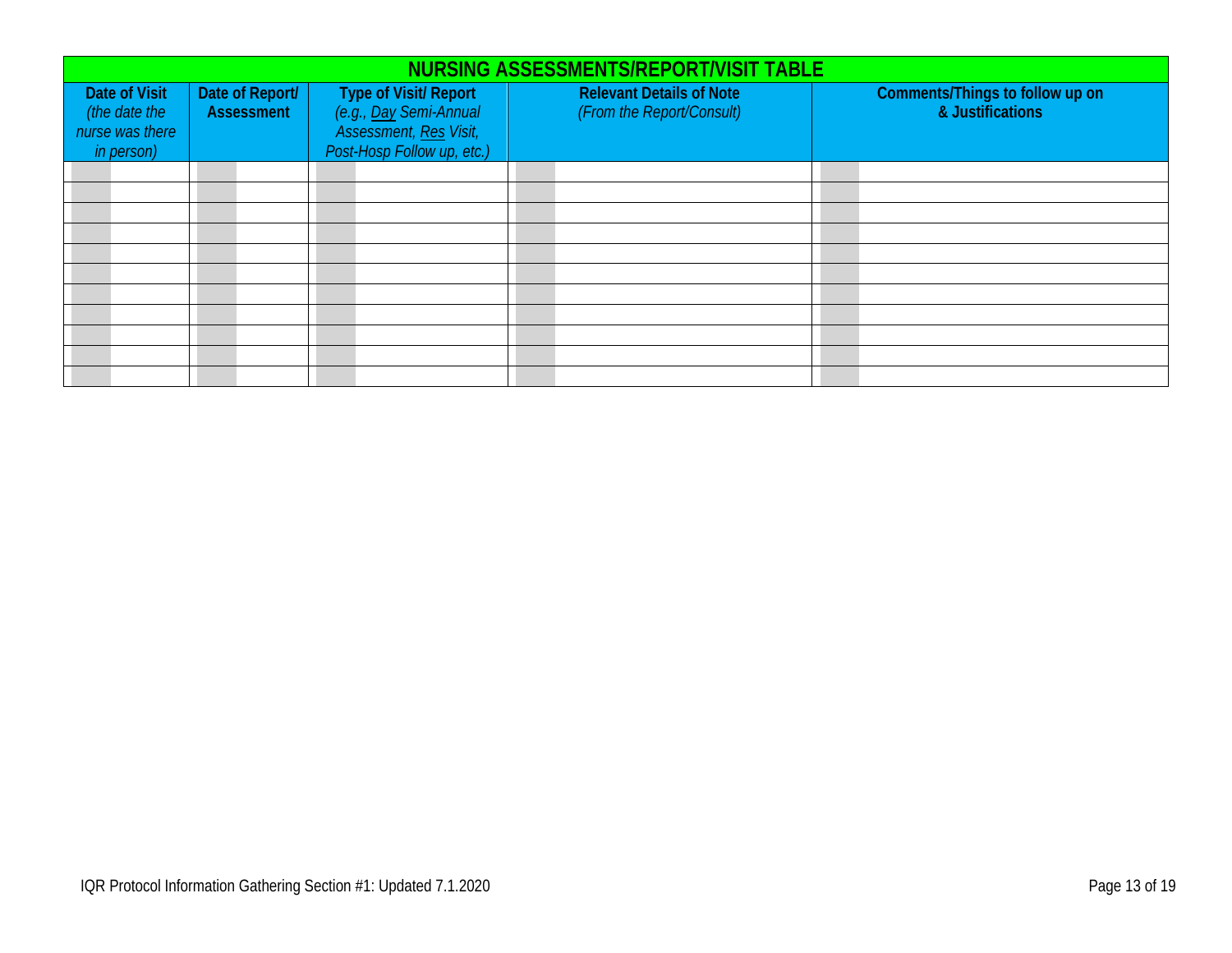# <span id="page-13-0"></span>**11. INDIVIDUAL SERVICE PLAN (ISP)**

## **Notes on the last two ISPs**

**Visions:** List the vision in each area and for each ISP. Comment to whether or not each vision represents a long-term (3-5 year) aspiration in line with the person's interests and desires.

**Outcomes:** List the outcomes in each area. Comment on how they relate to the vision, their clarity and their measurability.

**Action Steps**: List the actions steps in each area. Note the frequency with which they are to be implemented. Are the Action Steps measurable and sequenced in a logical progression which will result in meeting the outcome? Action steps should be focused on what the individual will do.

**Evidence of Implementation**: Review data sheets. Record 3 months' worth of data, for example:

*June: implemented 1x week 1;*

*July: implemented 3x week 1; 0x week 2; 3x week 3, and 4x week four.*

*August: implemented 4x week 1; 1x week 2; 1x week 3 and 4x week four.*

Does the data provide information on what the person you are reviewing is doing, can you tell from the data if they are making progress towards the skill intended? If the data only shows attendance at events (how frequently the person went to music concerts) that is not skill based and not informative in terms of what skills the person is learning.

**Teaching and Support Strategies:** Read the T&SS. Comment on whether or not the directions are clear enough for anyone to implement the program. Do they specify when, how often and under what circumstances they should be implemented?

**Therapy Integration:** Determine if the ISP incorporates information from ancillary providers (from plans, assessments, recommendations, etc.) dealing with how to reinforce skill building/maintenance, personal traits and abilities appropriately? Teaching and Support Strategies, as needed, should contain information from the ancillary providers that supports attainment of the Action Steps. A mere reference to ancillary providers or specific plans/documents is not considered to have sufficient detail to be understood and consistently implemented, unless Written Direct Support Instructions are attached to the Teaching and Support Strategies from the therapist(s).

### **In any area:**

- Note what the barriers are to my success and how they are addressed in either action steps, T&SS and/or support plans.
- Add rows as needed to accommodate more than one outcome, action step or T&SS.
- Compare the two ISPs. It is not acceptable to work on the same outcomes and action steps for several years in a row without clear justification as to why. If there is such justification, be sure you list that in the comments section.
- If Outcomes have been changed during the year, add another line and identify the new outcome.

### **Comments/Justification:** You can make your observations here.

| <b>ISP TABLE</b> |               | <b>Previous ISP</b> | <b>Current ISP</b> | <b>Comments/Justification</b> |
|------------------|---------------|---------------------|--------------------|-------------------------------|
| А.               | Live:         |                     |                    |                               |
|                  | Visions:      |                     |                    |                               |
|                  | Outcomes:     |                     |                    |                               |
|                  | Action steps: |                     |                    |                               |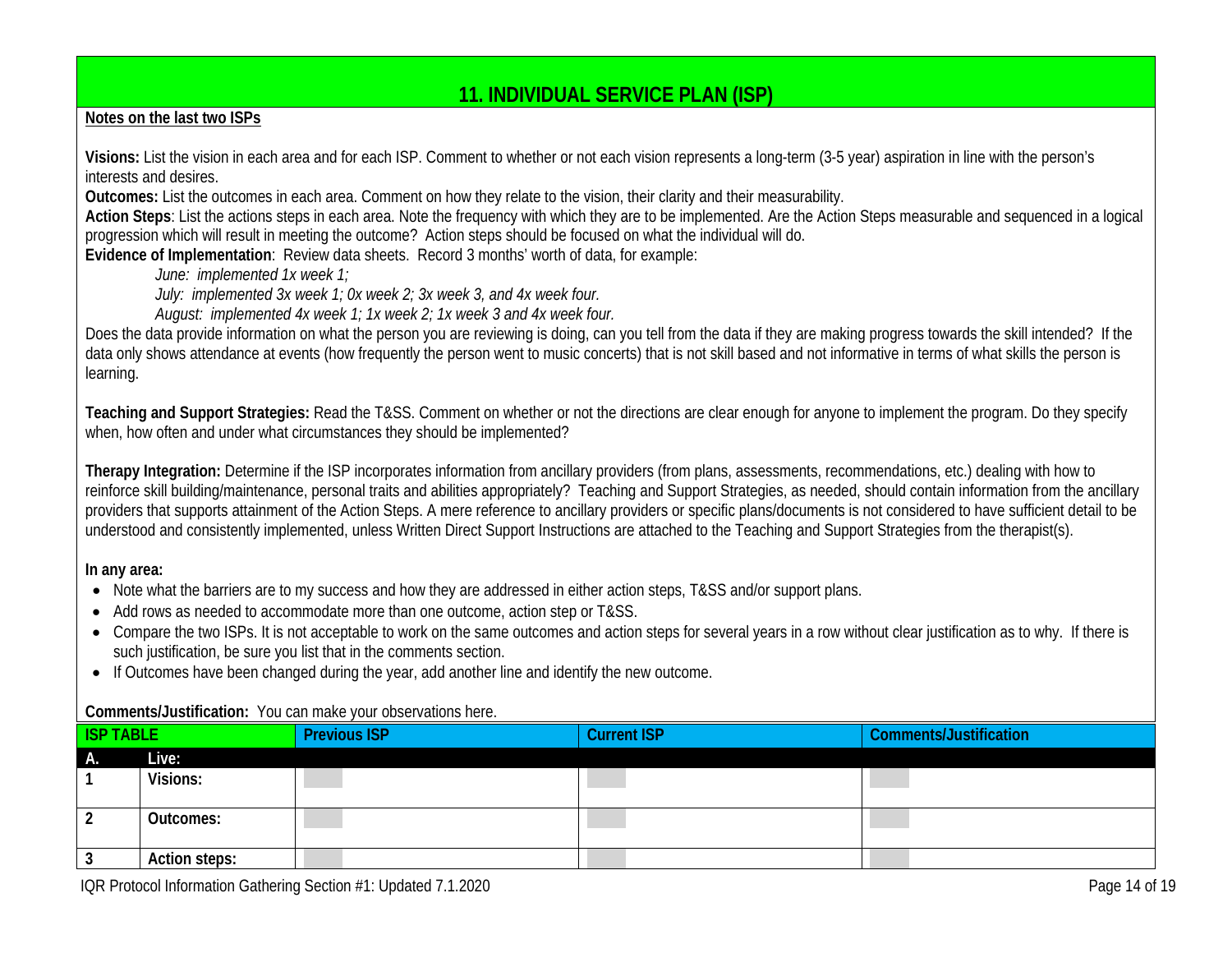| <b>ISP TABLE</b> |                                     | <b>Previous ISP</b> | <b>Current ISP</b> | <b>Comments/Justification</b> |
|------------------|-------------------------------------|---------------------|--------------------|-------------------------------|
|                  |                                     |                     |                    |                               |
| 4.               | Evidence of                         |                     |                    |                               |
|                  | Implementation:                     |                     |                    |                               |
| 5.               | <b>Teaching &amp; Support</b>       |                     |                    |                               |
| 6.               | Strategies:<br>Integration          |                     |                    |                               |
|                  | therapies: Are                      |                     |                    |                               |
|                  | recommendations                     |                     |                    |                               |
|                  | and/or objectives/                  |                     |                    |                               |
|                  | strategies of ancillary             |                     |                    |                               |
|                  | providers integrated                |                     |                    |                               |
|                  | into the T&SS?                      |                     |                    |                               |
| 7.               | a. Was the ISP                      |                     |                    |                               |
|                  | Developed by an<br>appropriately    |                     |                    |                               |
|                  | constituted team?                   |                     |                    |                               |
|                  |                                     |                     |                    |                               |
|                  | b. If a member was                  |                     |                    |                               |
|                  | missing, identify who,              |                     |                    |                               |
|                  | by title (e.g., SLP, Day            |                     |                    |                               |
|                  | DSP)                                |                     |                    |                               |
|                  | c. For any team                     |                     |                    |                               |
|                  | members not                         |                     |                    |                               |
|                  | physically present                  |                     |                    |                               |
|                  | at the IDT                          |                     |                    |                               |
|                  | meeting, is there                   |                     |                    |                               |
|                  | evidence of their                   |                     |                    |                               |
|                  | participation in<br>the development |                     |                    |                               |
|                  | of the ISP?                         |                     |                    |                               |
| <b>B.</b>        | Work/Education/Volunteer            |                     |                    |                               |
| 1                | Visions:                            |                     |                    |                               |
|                  |                                     |                     |                    |                               |
| $\overline{2}$   | Outcomes:                           |                     |                    |                               |
| $\mathbf{3}$     | Action steps:                       |                     |                    |                               |
| 4.               | Evidence of                         |                     |                    |                               |
|                  | Implementation:                     |                     |                    |                               |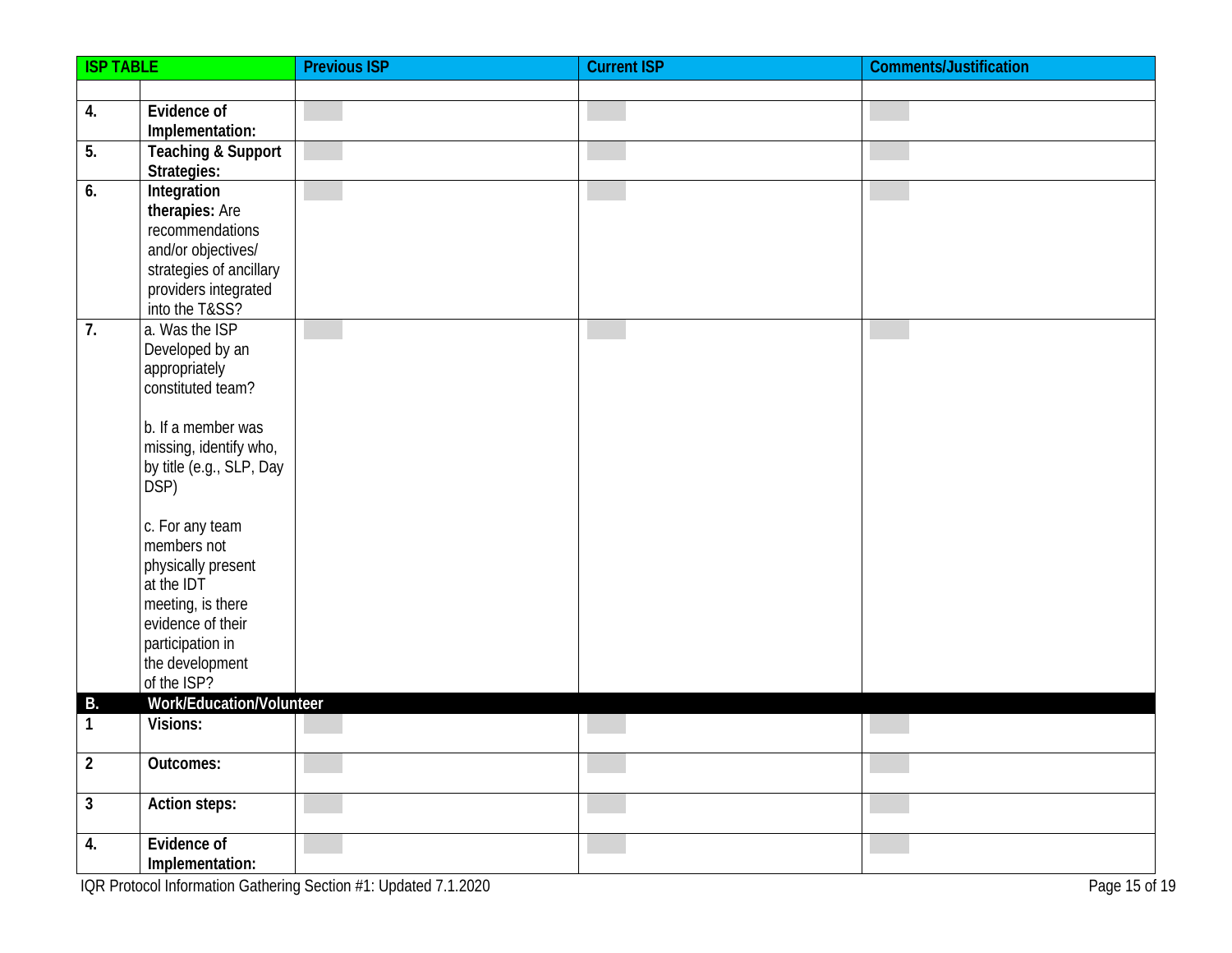| <b>ISP TABLE</b> |                                                                                                                                             | <b>Previous ISP</b> | <b>Current ISP</b> | <b>Comments/Justification</b> |
|------------------|---------------------------------------------------------------------------------------------------------------------------------------------|---------------------|--------------------|-------------------------------|
| $\overline{5}$ . | <b>Teaching &amp; Support</b><br>Strategies:                                                                                                |                     |                    |                               |
| 6.               | Integration<br>therapies: Are<br>recommendations<br>and/or objectives/<br>strategies of ancillary<br>providers integrated<br>into the T&SS? |                     |                    |                               |
| $\mathsf{C}.$    | Develop Relationships/Have Fun                                                                                                              |                     |                    |                               |
| $\mathbf{1}$     | Visions:                                                                                                                                    |                     |                    |                               |
| $\overline{2}$   | Outcomes:                                                                                                                                   |                     |                    |                               |
| $\mathbf{3}$     | Action steps:                                                                                                                               |                     |                    |                               |
| 4.               | Evidence of<br>Implementation:                                                                                                              |                     |                    |                               |
| $\overline{5}$ . | <b>Teaching &amp; Support</b><br>Strategies:                                                                                                |                     |                    |                               |
| 6.               | Integration<br>therapies: Are<br>recommendations<br>and/or objectives/<br>strategies of ancillary<br>providers integrated<br>into the T&SS? |                     |                    |                               |
| D.               | Health and/or Other                                                                                                                         |                     |                    |                               |
| 1.               | Visions:                                                                                                                                    |                     |                    |                               |
| 2.               | Outcomes:                                                                                                                                   |                     |                    |                               |
| 3.               | <b>Action steps:</b>                                                                                                                        |                     |                    |                               |
| 4.               | Evidence of<br>Implementation:                                                                                                              |                     |                    |                               |
| 5.               | <b>Teaching &amp; Support</b><br>Strategies:                                                                                                |                     |                    |                               |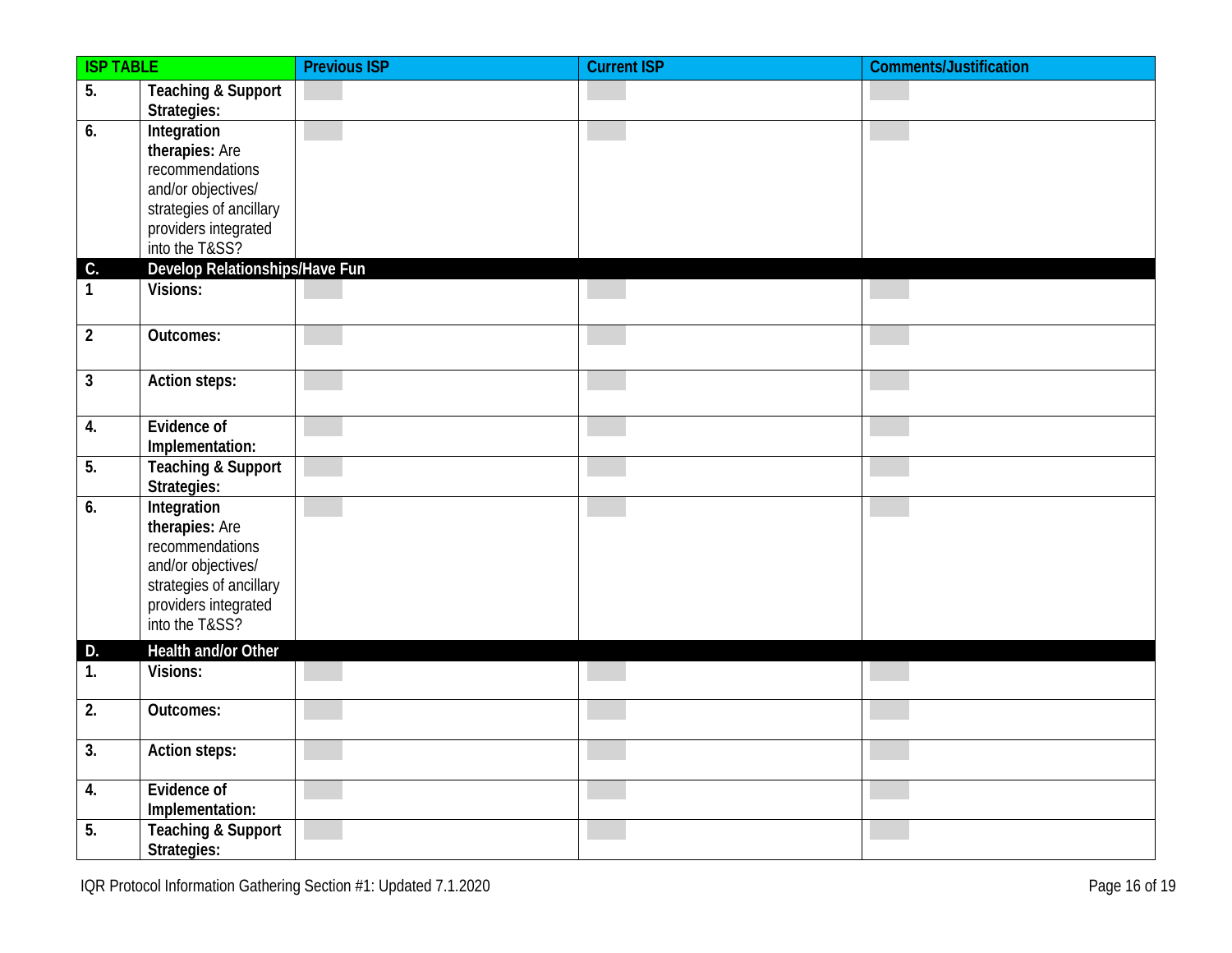| <b>ISP TABLE</b> |                                                                                         | <b>Previous ISP</b> | <b>Current ISP</b> | Comments/Justification |
|------------------|-----------------------------------------------------------------------------------------|---------------------|--------------------|------------------------|
| O.               | Integration<br>therapies: Are<br>recommendations                                        |                     |                    |                        |
|                  | and/or objectives/<br>strategies of ancillary<br>providers integrated<br>into the T&SS? |                     |                    |                        |

# **12. INCIDENT REPORTS (IR) / GENERAL EVENT REPORTS (GER)**

<span id="page-16-0"></span>For each General Event Report (GER), DOH Incident Report, and Internal Incident report, note the event date, the type, and a brief description of what happened and indicate any details regarding ANE. In the comments/notes and justification section, note any actions to be implemented to prevent reoccurrence. Add anything that you need to question or watch for to the appropriate interview questions or observation list. *Note: Internal Incident Reports may need to be added during the visit to the home or other program areas. Also, entering these in chronological order helps you 'see' what happened before and after. It also helps you begin to see frequency and trends.*

| Date of<br>Event | <b>Type</b><br>(IR or GER) | <b>Brief Event Information</b>                                                 | <b>ANE Suspected/</b><br>If ANE Suspected,<br>Reported? (Y/N)<br>Information regarding<br>follow up: |  | <b>Surveyor Comments/Notes &amp; Justifications</b> |
|------------------|----------------------------|--------------------------------------------------------------------------------|------------------------------------------------------------------------------------------------------|--|-----------------------------------------------------|
| e.g. 1/5/17      | e.g. GER                   | e.g. Staff noted she had foul<br>smelling urine, taken to ER, UTI<br>diagnosed |                                                                                                      |  |                                                     |
|                  |                            |                                                                                |                                                                                                      |  |                                                     |
|                  |                            |                                                                                |                                                                                                      |  |                                                     |
|                  |                            |                                                                                |                                                                                                      |  |                                                     |
|                  |                            |                                                                                |                                                                                                      |  |                                                     |
|                  |                            |                                                                                |                                                                                                      |  |                                                     |
|                  |                            |                                                                                |                                                                                                      |  |                                                     |
|                  |                            |                                                                                |                                                                                                      |  |                                                     |
|                  |                            |                                                                                |                                                                                                      |  |                                                     |
|                  |                            |                                                                                |                                                                                                      |  |                                                     |
|                  |                            |                                                                                |                                                                                                      |  |                                                     |
|                  |                            |                                                                                |                                                                                                      |  |                                                     |

<span id="page-16-1"></span>

| 13. TRACKING DOCUMENTATION                                                       |                                                                                                                                                                                       |                 |                             |                                                     |  |  |  |  |
|----------------------------------------------------------------------------------|---------------------------------------------------------------------------------------------------------------------------------------------------------------------------------------|-----------------|-----------------------------|-----------------------------------------------------|--|--|--|--|
|                                                                                  | This area is for documenting tracking issues you may have found, including gaps in information provided, items that have happened consistently but not picked up so far, etc.         |                 |                             |                                                     |  |  |  |  |
|                                                                                  | Types of tracking that would be relevant here is Seizures, Weight, Vital Signs, Menses, Fluid/Food Intake, and/or Bowel/Elimination Tracking. Note: It will be helpful to enter these |                 |                             |                                                     |  |  |  |  |
|                                                                                  | by type and then by date; add rows as needed.                                                                                                                                         |                 |                             |                                                     |  |  |  |  |
| Type/Event                                                                       | Date of Event                                                                                                                                                                         | Duration/Amount | <b>Relevant Information</b> | <b>Surveyor Comments/Notes &amp; Justifications</b> |  |  |  |  |
| i.e., seizure                                                                    | 4/18/17<br><i>2 Minutes</i>                                                                                                                                                           |                 |                             |                                                     |  |  |  |  |
| IQR Protocol Information Gathering Section #1: Updated 7.1.2020<br>Page 17 of 19 |                                                                                                                                                                                       |                 |                             |                                                     |  |  |  |  |